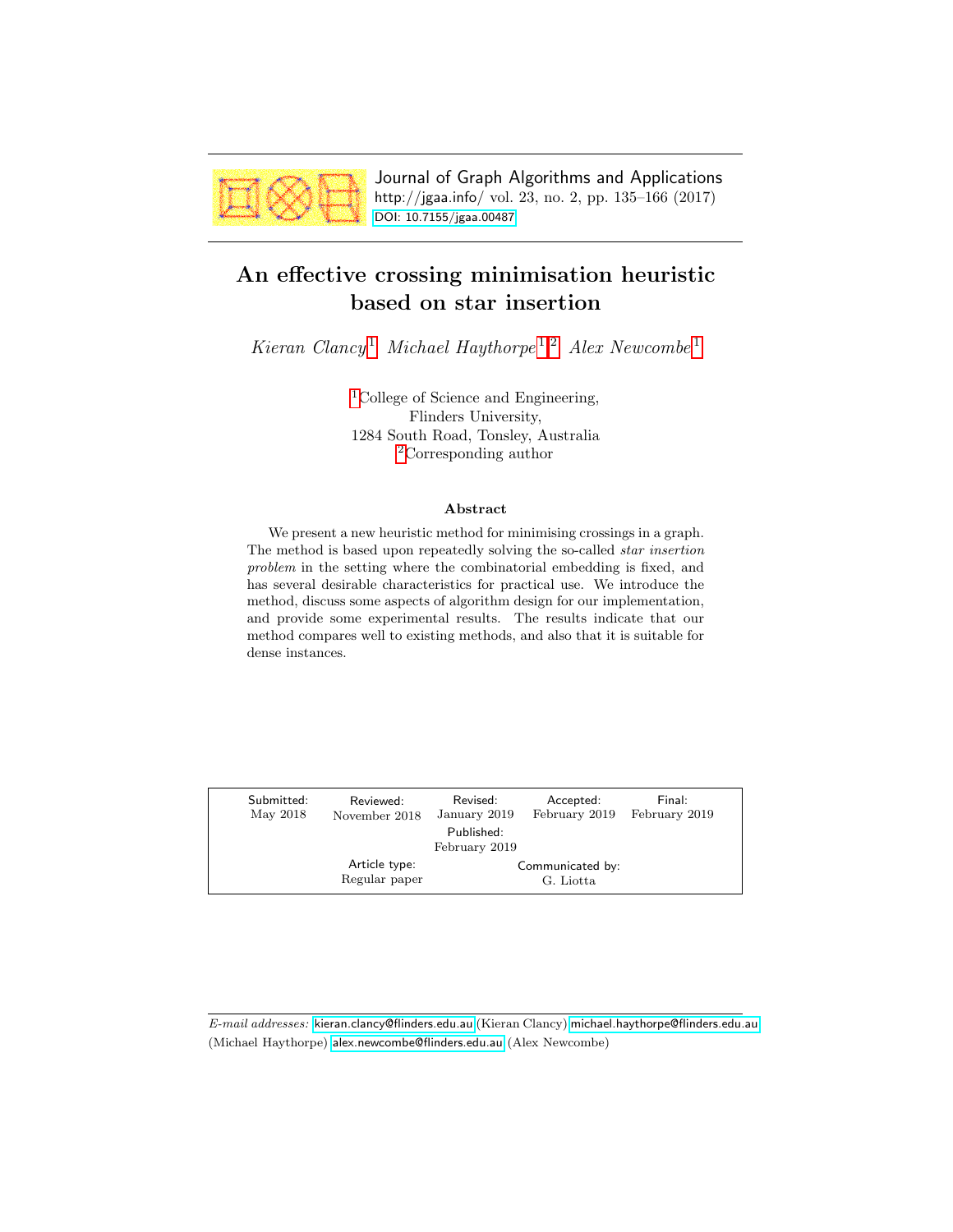## 1 Introduction

The crossing number of a graph  $G$ , denoted by  $cr(G)$ , is defined as the minimum number of pairwise edge intersections of any drawing of  $G$  in the plane. Crossing numbers have been the source of many challenging problems since their introduction by Turán in the 1950s [\[33\]](#page-31-0). Determining the crossing number of a graph is NP-hard [\[21\]](#page-30-0) and remains NP-hard even for restricted versions of the problem, such as finding  $cr(G)$  for a planar graph with the addition of a single edge [\[6\]](#page-29-0). In recent years, an integer linear programming approach for finding  $cr(G)$  has been developed in [\[5\]](#page-29-1), [\[8\]](#page-29-2) and [\[10\]](#page-29-3). This is successful for sparse graphs of moderate size, however ILPs and other exact methods are very limited when it comes to dense graphs. For example, even  $cr(K_{13})$  remains unknown [\[30\]](#page-31-1). Therefore, heuristic methods are currently of interest and are the subject of our present work. Interested readers are referred to [\[4\]](#page-29-4) for a description of the current methods for computing crossing numbers, or to [\[34\]](#page-31-2) for a comprehensive bibliography of results up until 2014 related to crossing numbers.

This manuscript is organised as follows. For the remainder of this section, we give some necessary definitions. In Section [2](#page-3-0) we discuss some related approaches to crossing minimisation, most notably including the planarisation method and its variants, which are regarded as the current best practical methods for minimising crossings [\[9\]](#page-29-5). We propose our new heuristic method in Section [3](#page-6-0) and discuss some implementation and design aspects in Section [4.](#page-8-0) In Section [5](#page-14-0) the runtime is shown to be  $O((k+n)m)$  time per iteration, where k is the number of crossings in a current drawing of G. Lastly, in Section [6,](#page-18-0) we benchmark the new heuristic on several collections of graphs which have been used in the past for testing other crossing minimisation algorithms. A fully featured implementation of our heuristic, which we call QuickCross, is available at http://fhcp.edu.au/quickcross in both C and MATLAB format.

#### 1.1 Definitions

For an undirected graph G with vertex set  $V(G)$  and edge set  $E(G)$ , let  $n =$  $|V(G)|$  and  $m = |E(G)|$ . Let  $d(v)$  be the degree of vertex v and  $\Delta(G)$  denote the maximum degree of any vertex in G. For a vertex  $v \in V(G)$ , let  $N_G(v)$ denote the neighbourhood of  $v$ ; that is, the set of vertices such that there exist edges in  $G$  connecting  $v$  to those vertices.

An embedding of a graph G onto a surface  $\Sigma$  (a compact, connected 2manifold) is a representation of G onto  $\Sigma$  such that vertices are distinct points on  $\Sigma$  and each edge e is a simple arc on  $\Sigma$  connecting the points associated with the end vertices of  $e$ . The embedding must also satisfy: An arc of edge  $e$ does not include any points associated with vertices other than the end vertices of e, and two arcs never intersect at a point which is interior to either of the arcs. Two embeddings are equivalent if there is a homeomorphism of  $\Sigma$  which transforms one into the other. The equivalence class of all such embeddings is a topological embedding of G. In this present work, we are only concerned with embeddings in which  $\Sigma$  is the surface of a sphere and this is assumed to be the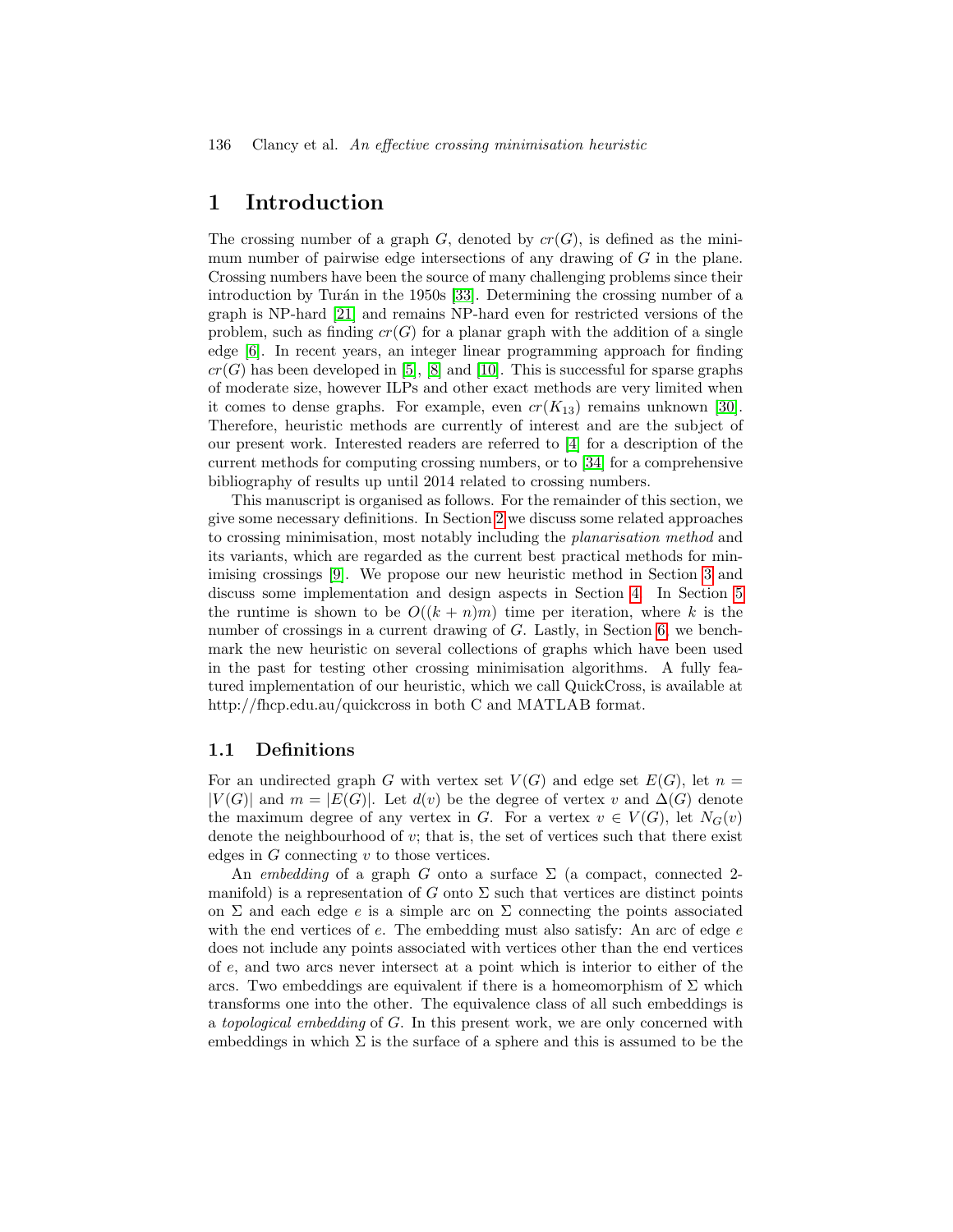case for the rest of this paper. A topological embedding of G onto the sphere uniquely defines a cyclic ordering of the edges incident to each vertex of G and the collection of these cyclic orderings is a combinatorial embedding for G. A combinatorial embedding  $\Pi$  defines a set of cycles in G which bound the faces of any embedding belonging to the associated topological embedding, and so we may talk about the set of 'faces' of Π. Similarly, Π defines a dual graph Π<sup>∗</sup> which is isomorphic to the dual graph of any embedding belonging to the associated topological embedding. Note that the edges  $e_1, e_2, \ldots, e_m$  of G are in one-to-one correspondence with edges  $e_1^*, e_2^*, \ldots, e_m^*$  of the dual graph  $\Pi^*$ .

A *drawing*  $D$  is a representation of a graph  $G$  onto the plane with similar conditions to an embedding. Vertices are represented as distinct points and each edge  $e$  is represented by a simple arc between the points associated with the end vertices of e. The drawing must also satisfy: An arc of edge e does not include any points associated with vertices other than the end vertices of  $e$ , and any intersection between the interiors of arcs involves at most two arcs. Given a drawing D of G, the intersections which occur in the interiors of arcs are the crossings of the drawing and the number of crossings is denoted by  $cr_D(G)$ . The *crossing number* of a graph is denoted by  $cr(G)$  and is the minimum number of crossings over all possible drawings of G. If  $cr_D(G) = 0$ , then G is planar, and we say that  $D$  is a planar drawing of  $G$ . A planarisation of a drawing is a planar drawing of the planar graph obtained by replacing crossings of the initial drawing with dummy vertices of degree 4. Hence the graph corresponding to the planarisation of D has  $n + cr_D(G)$  vertices and  $m + 2cr_D(G)$  edges.

In what follows, when no confusion is possible, we shall refer to the arcs of a drawing or embedding as 'edges' of the drawing (or embedding) and the points associated with vertices as 'vertices' of the drawing (or embedding).

Throughout this paper, we will often consider the situation where we have a combinatorial embedding  $\Pi$  of a graph, and then need to add an edge e to the graph and obtain an updated combinatorial embedding. In such cases, we will say that we are *inserting* an edge  $e$  into  $\Pi$ , as follows. Suppose that  $e = (v_1, v_2)$ , where  $v_1, v_2 \in V(G)$ , and let  $\Gamma$  be an embedding which realises the cyclic orderings in Π. A simple arc connecting  $v_1$  and  $v_2$  may be added to Γ, such that the interior of the arc intersects only with the interiors of some (possibly empty) ordered set of edges  $\{e_1, e_2, \ldots, e_k\}$  already present in Γ. Clearly, for any embedding which realises the cyclic orderings in Π, such an arc can be found which intersects exactly the same set of edges  $\{e_1, e_2, \ldots, e_k\}$ . We also refer to these intersections as 'crossings'.

In the following discussion, we will be defining the *star insertion problem* (SIP). Prior to that, we first consider the edge insertion problem (EIP) studied in [\[24\]](#page-31-3), which has two variations depending on the definition of optimality used; the fixed embedding variation and the variable embedding variation:

**Definition 1** (EIP – fixed embedding) Given a combinatorial embedding  $\Pi$  of a graph G and a pair of vertices  $v_1, v_2 \in V(G)$ , insert the edge  $e = (v_1, v_2)$  into  $\Pi$  in such a way that the number of crossings is minimised.

**Definition 2** (EIP – variable embedding) Given a planar graph  $G$  and a pair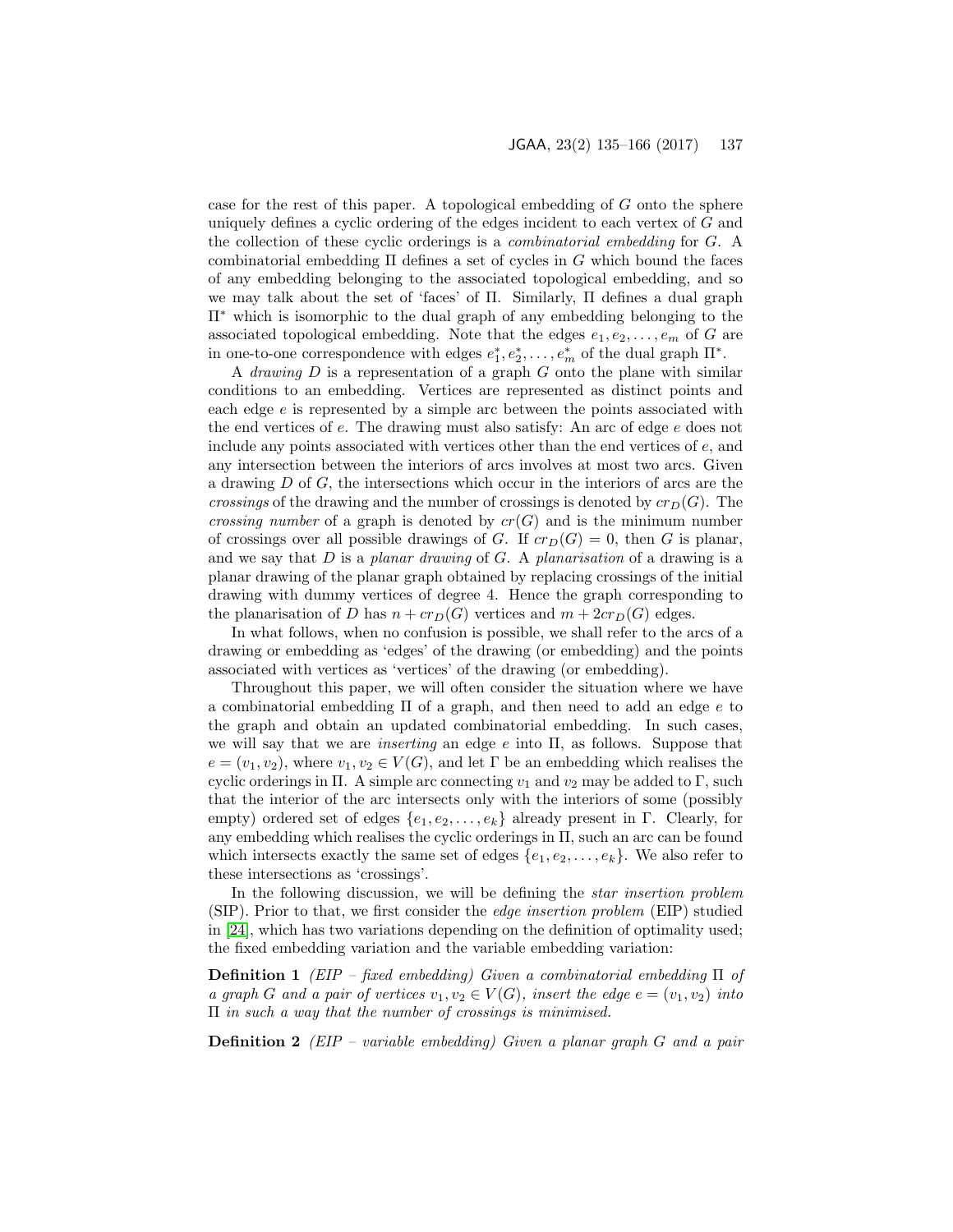of vertices  $v_1, v_2 \in V(G)$ , find a combinatorial embedding  $\Pi$  of G such that inserting the edge  $e = (v_1, v_2)$  into  $\Pi$  so as to minimise the crossings results in the minimal number of crossings among all embeddings of G.

The fixed embedding problem can be solved in  $O(n)$  time by finding a shortest path in a modified dual graph, and this is explained in detail in [\[22\]](#page-30-1). In [\[24\]](#page-31-3) it is shown that the variable embedding problem can also be solved in  $O(n)$  time by taking advantage of the properties of maximal tri-connected components and SPQR trees. Note that solving the edge insertion problem is different from computing the crossing number of  $G+e$  (the graph G with the addition of edge e). However, it is shown in [\[27\]](#page-31-4) that the number of crossings introduced in a solution to the variable embedding version approximates  $cr(G + e)$  to within some factor and the best possible factor is proved in [\[7\]](#page-29-6) to be  $\Delta(G)/2$ .

A natural extension to the above is the *star insertion problem* (SIP) where instead of a single edge, the object to be added to  $G$  is a vertex  $v$  along with a set of incident edges of  $v$  (collectively, a star). As before, there are fixed embedding and variable embedding versions of SIP:

**Definition 3** (SIP – fixed embedding) Given a combinatorial embedding  $\Pi$  of a graph G and a vertex  $v \notin V(G)$  (along with a set of incident edges whose other endpoints are all in  $V(G)$ , insert v along with its incident edges into  $\Pi$  in such a way that the number of crossings is minimised.

**Definition 4** (SIP – variable embedding) Given a planar graph G and a vertex  $v \notin V(G)$  (along with a set of incident edges whose other endpoints are all in  $V(G)$ , find a combinatorial embedding  $\Pi$  of G such that inserting v along with its incident edges into  $\Pi$  so as to minimise the crossings results in the minimal number of crossings among all embeddings of G.

The fixed embedding version can be solved in  $O(d(v) \cdot n)$  time using a method similar to the single edge insertion version [\[11\]](#page-30-2). We will make use of this approach during our heuristic, and we briefly outline our implementation of this method in Section [3.](#page-6-0) The complexity of the variable embedding version was in question for a short time but was resolved by Chimani et al [\[11\]](#page-30-2) who showed it to be solvable in polynomial time by a method which is briefly outlined in Section [2.](#page-3-0) Again, the number of crossings introduced in a solution to the variable em-bedding version is shown in Chimani, Hliněný and Mutzel [\[13\]](#page-30-3) to approximate the crossing number of the graph  $G + v$  to within a factor of  $d(v)|\Delta(G)/2|$ .

## <span id="page-3-0"></span>2 Related work

Crossing minimisation has been considered in a number of contexts. For example, in the field of automated graph drawing, heuristics have been developed to construct drawings of graphs or networks with desirable characteristics, which often includes a low number of crossings. Approaches including force-directed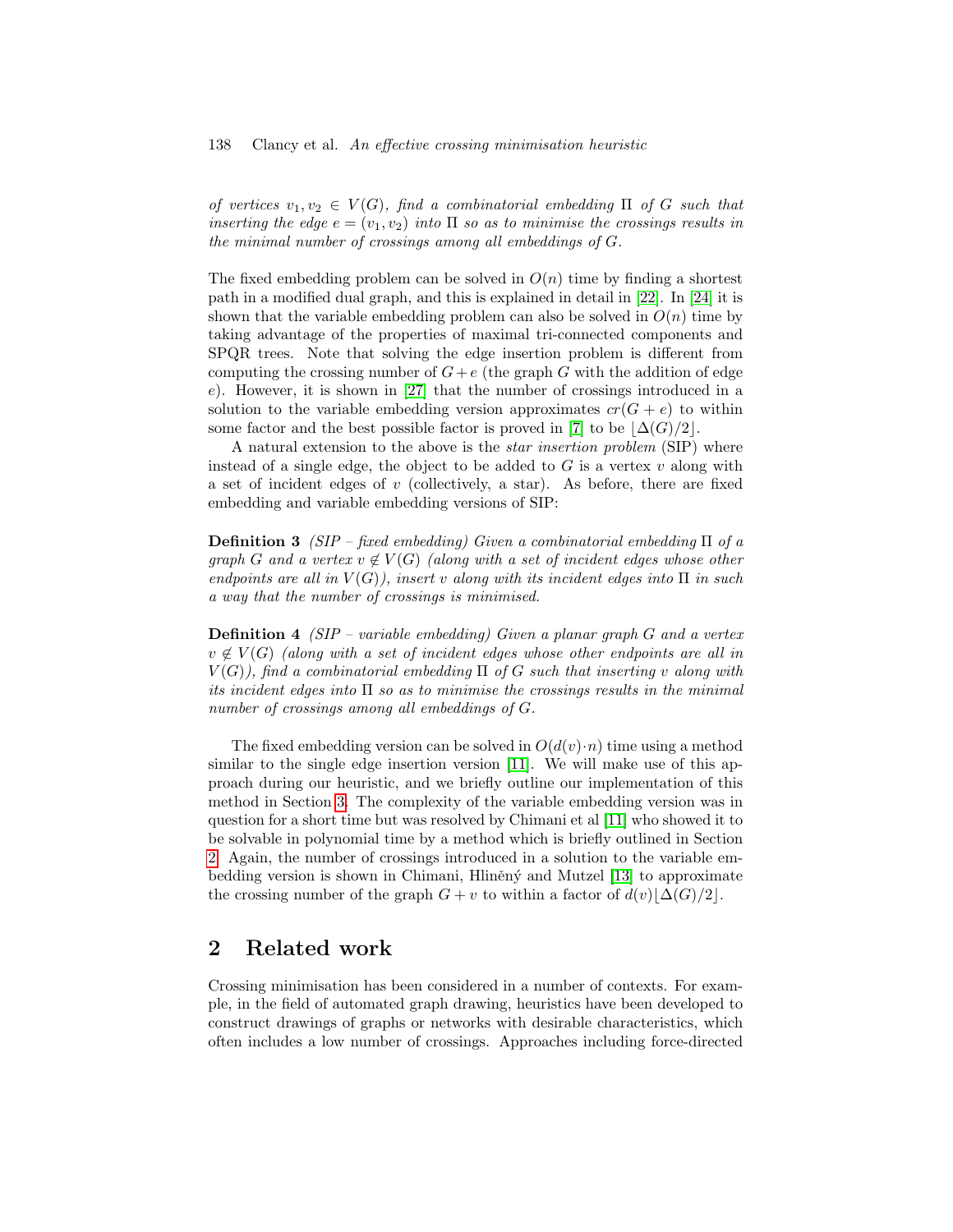drawing algorithms [\[18,](#page-30-4) [26,](#page-31-5) [28\]](#page-31-6) and genetic algorithms [\[3,](#page-29-7) [19,](#page-30-5) [1\]](#page-29-8) have been developed for this purpose. When crossing minimisation is the sole aim, arguably the most successful heuristics to date have been based on edge insertion procedures.

#### 2.1 Planarisation method

The planarisation method, a highly effective crossing minimisation heuristic, is based upon repeatedly solving the edge insertion problem. In particular, the planarisation method involves attempting to solve two separate problems:

- 1. Compute a planar subgraph  $G_p$  of  $G$  ideally a maximum planar subgraph.
- 2. Iteratively re-insert the remaining edges of G into a combinatorial embedding of  $G_p$  while striving to keep number of crossings as small as possible.

Computing a maximum planar subgraph is NP-hard [\[29\]](#page-31-7), so instead a locally maximal planar subgraph is usually used for step 1, which can be computed in  $O(n+m)$  time [\[17\]](#page-30-6). To achieve step 2, given a planar subgraph of G, EIP (in the fixed or variable embedding) is solved for one of the missing edges. Then any introduced crossings are replaced by degree 4 dummy vertices to obtain a new planar graph, and EIP is solved again for another missing edge, and so on until an embedding of the full graph is obtained.

The planarisation method was first described in the context of EIP-fixed by Batini et al [\[2\]](#page-29-9). Later, in Gutwenger [\[22\]](#page-30-1), the method was rigorously developed for EIP-variable, along with an implementation and experimental results which were also reported in Gutwenger and Mutzel [\[23\]](#page-31-8). In most cases, the method based on EIP-variable provided superior solutions for the tested graphs. However, it was observed that the EIP-variable method often suffered in runtime in comparison to EIP-fixed implementations, due to the many SPQR trees which need computed (a new SPQR tree for every edge inserted). Later, in Chimani and Gutwenger [\[9\]](#page-29-5), implementations were also reported on which focused on improving the post processing schemes that can be utilised when running these methods and again improved results were obtained from those previously reported.

A related approach to the planarisation method is to solve the multiple edge insertion problem (MEI), which involves inserting several edges simultaneously into a planar graph. Let  $F$  be the set of edges being inserted into some planar graph G. For general F, solving MEI to optimality is NP-Hard [\[36\]](#page-31-9), and approximation algorithms have been developed in [\[14\]](#page-30-7) and [\[12\]](#page-30-8). An approximate solution to MEI is known to approximate the crossing number of the graph  $G+F$  [\[13\]](#page-30-3) and so for graphs of bounded degree and bounded  $|F|$ , the algorithm in [\[14\]](#page-30-7) constitutes a multiplicative factor approximation algorithm for  $cr(G+F)$ and the algorithm in [\[12\]](#page-30-8) constitutes an additive factor approximation algorithm for  $cr(G + F)$ . Among implementations based on MEI, only the algorithm of Chimani [\[12\]](#page-30-8) has been experimentally reported on. In particular, it was considered in Chimani and Gutwenger [\[9\]](#page-29-5), which is the most recent analysis on the practical usage of various crossing minimisation heuristics. Chimani and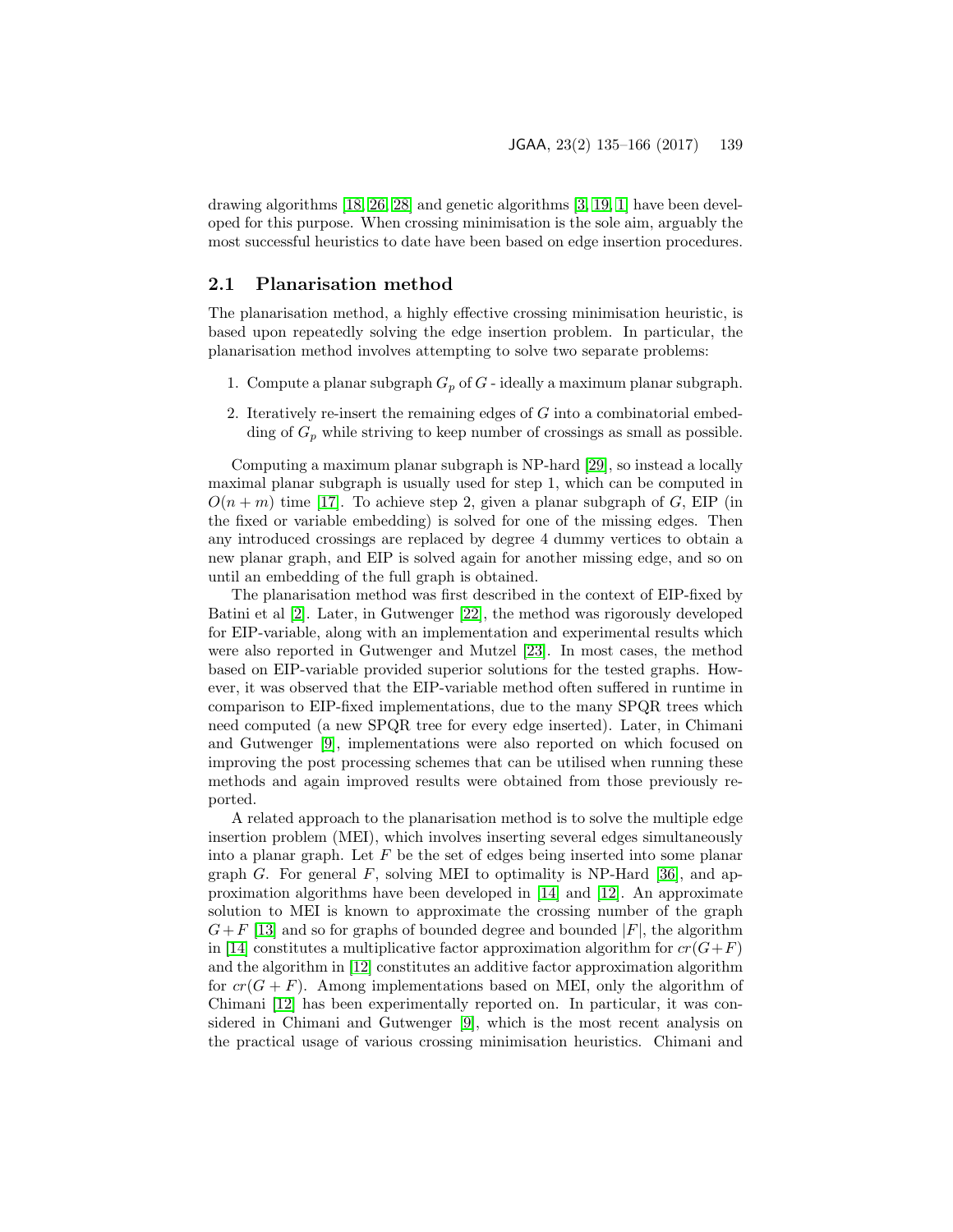Gutwenger [\[9\]](#page-29-5) claim that the MEI implementation from [\[12\]](#page-30-8) achieves roughly comparable solution quality to the best iterative EIP-variable method, with the benefit of significantly reduced runtimes. If runtimes are disregarded, the iterative EIP-variable method with the addition of a significant post processing step usually produced the best solutions, however overall (in terms of both solution quality and runtime) Chimani and Gutwenger [\[9\]](#page-29-5) advocate that the MEI implementation from [\[12\]](#page-30-8) was the best heuristic for practical use.

Recently, in [\[31\]](#page-31-10), another variation of EIP was investigated. Given a combinatorial embedding  $\Pi$  of G and  $v_1, v_2 \in V(G)$ , the task is to find a straight line drawing of G which realises the cyclic orderings of Π, and such that a straight line between  $(v_1, v_2)$  can be added with minimal number of crossings among all straight line drawings of G which realise the cyclic orderings of Π. This problem is known as geometric edge insertion and for the case  $\Delta(G) \leq 5$ , can be solved in linear time by the algorithm in [\[31\]](#page-31-10).

#### 2.2 Methods based on star-insertion

The approach to solving SIP-variable, described in Chimani et al [\[11\]](#page-30-2), can be summarised as follows for a given graph  $G$  and vertex  $v$  to be inserted.

- 1. Compute an SPQR tree  $T$  of  $G$ , and consider a face  $f$  in one of the skeleton graphs of  $T$  ( $f$  belongs to a set of 'interesting' faces).
- 2. Solve a dynamic program whose solution advises the best combinatorial embedding which admits the minimal number of crossings when inserting  $v$  into  $f$ .
- 3. Repeat the above for all 'interesting' faces and select the solution which results in the fewest crossings.

Although the runtime of the algorithm provided in [\[11\]](#page-30-2) is polynomial, it is considerably higher than solving EIP-variable, and experimental results have yet to be reported on. Nonetheless, a heuristic analogous to the planarisation method, but using star insertion rather than edge insertion, could be proposed. Indeed, in Chimani and Gutwenger [\[9\]](#page-29-5), it is asked whether a heuristic based on star insertion could compare to the proven practical performance of the heuristic methods based on edge insertion. This present work seeks to answer this question, at least for SIP-fixed, but the approach we advocate is different in character to the planarisation method.

In particular, the approach that we advocate is to iteratively obtain improved drawings of a graph in the following way. For a given drawing  $D$  of a graph  $G$ , we attempt to find a vertex  $v$  in G satisfying the following: if we remove  $v$ , and then reintroduce  $v$  by solving the star insertion problem in a corresponding (fixed) combinatorial embedding, a drawing  $D_2$  can be obtained such that  $cr_{D_2}(G)$  <  $cr_D(G)$ . If there are no vertices in the graph for which this is possible, we say that the drawing D is locally crossing-optimal. In what follows, we will prove the following.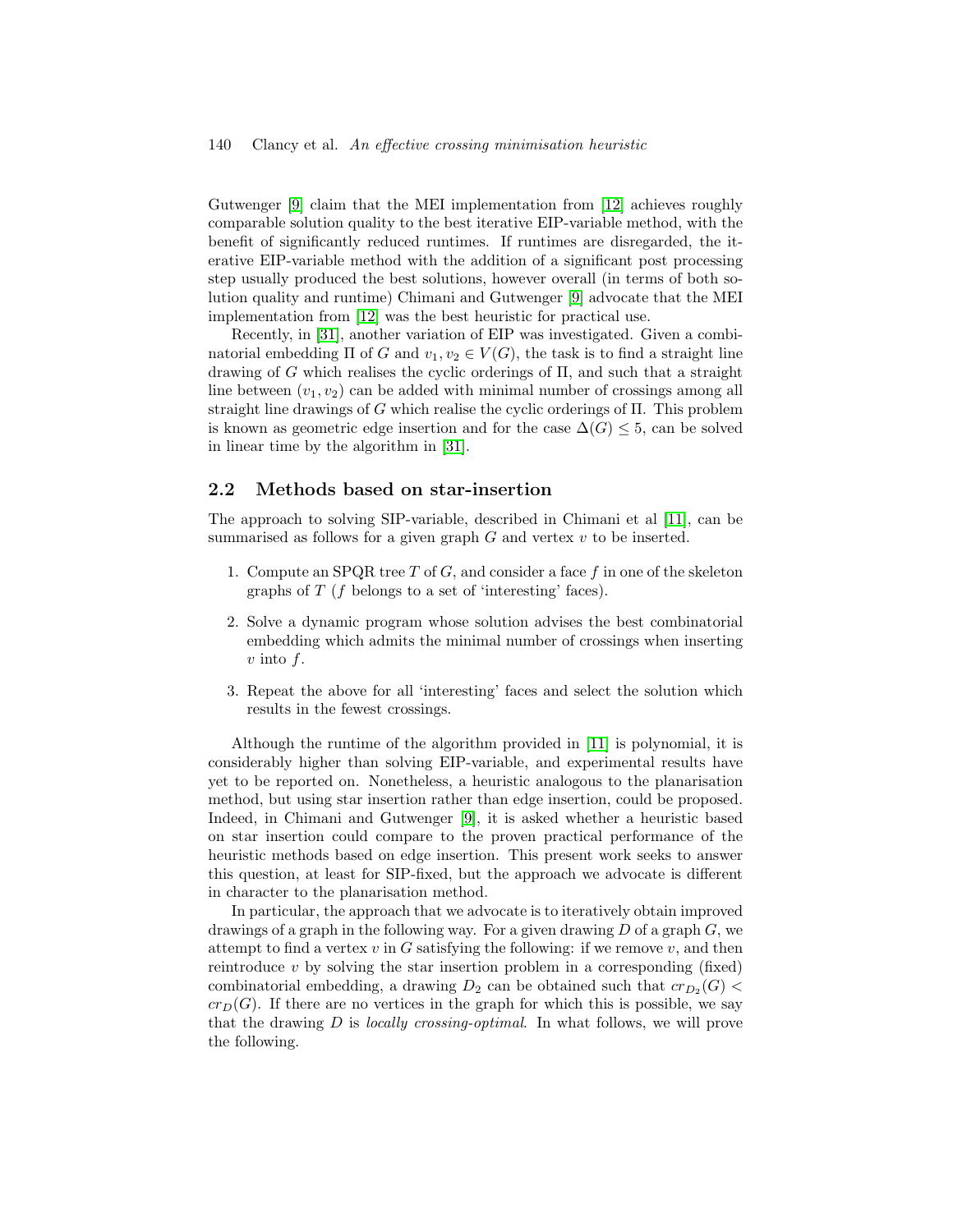**Theorem 1** Let G be a graph containing n vertices and m edges, and let D be a drawing of G which contains k crossings. There exists an algorithm that finds a locally crossing-optimal drawing  $D^*$  of G in  $O((k+n)km)$  time.

It is our contention that the number of crossings in such a  $D^*$  found by our algorithm is, typically, close to the crossing number of  $G$ . We provide experimental results justifying this assertion in Section [6.](#page-18-0)

## <span id="page-6-0"></span>3 Proposed heuristic method

While the philosophy of the planarisation method is to start with a planar subgraph and increase the number of crossings at each iteration as the full graph is rebuilt, our approach works in the opposite direction; we start with a combinatorial embedding corresponding to a, presumably suboptimal, drawing of the full graph and at each iteration we attempt to find a combinatorial embedding corresponding to a drawing with fewer crossings. Unlike the planarisation method, the heuristic we propose does not require a planar subgraph to be computed. Instead it relies upon iteratively solving the star insertion problem in a combinatorial embedding which corresponds to the current (non-planar) drawing of G. With the intention of keeping the new heuristic highly practical, each iteration is performed on a fixed combinatorial embedding; this is discussed further in Section [4.](#page-8-0)

Let D be some drawing of G and let  $D'$  be its planarisation. Then  $D'$  can be mapped to an embedding on the sphere, and this realises a particular combinatorial embedding. In this sense, we say that the combinatorial embedding 'corresponds' to the drawing D. Note that given such a combinatorial embedding, a drawing which is equivalent to  $D$  can be retrieved by using any planar graph drawing techniques, such as [\[15\]](#page-30-9) or [\[32\]](#page-31-11).

Let D be a drawing of G and let  $\Pi$  be a combinatorial embedding corresponding to  $D$ . Consider deleting from  $G$  a vertex  $v$  and its set of incident edges; it is clear that a subdrawing  $D - v$  can be easily obtained from D. Then a combinatorial embedding corresponding to the subdrawing  $D - v$  can be computed by repeatedly merging faces of  $\Pi$  which share an edge associated with one of the deleted edges. We shall call this the reduced combinatorial embedding corresponding to subdrawing  $D - v$  and denote it as  $\Pi - v$ .

We define a star insertion into a combinatorial embedding Π by utilising definitions similar to those in [\[24\]](#page-31-3). Let  $\Pi$  be a combinatorial embedding of G, let f be a face of  $\Pi$  and let v be a vertex of G. Then  $e_1, e_2, \ldots, e_i$  is an *insertion* path for v and f if either  $j = 0$  and v is on the boundary of f, or the following conditions are satisfied:

- 1.  $e_1, e_2, \ldots, e_j \in E(G)$ .
- 2. There is a face of  $\Pi$  with both  $e_j$  and v on its boundary.
- 3.  $e_1$  is on the boundary of  $f$ .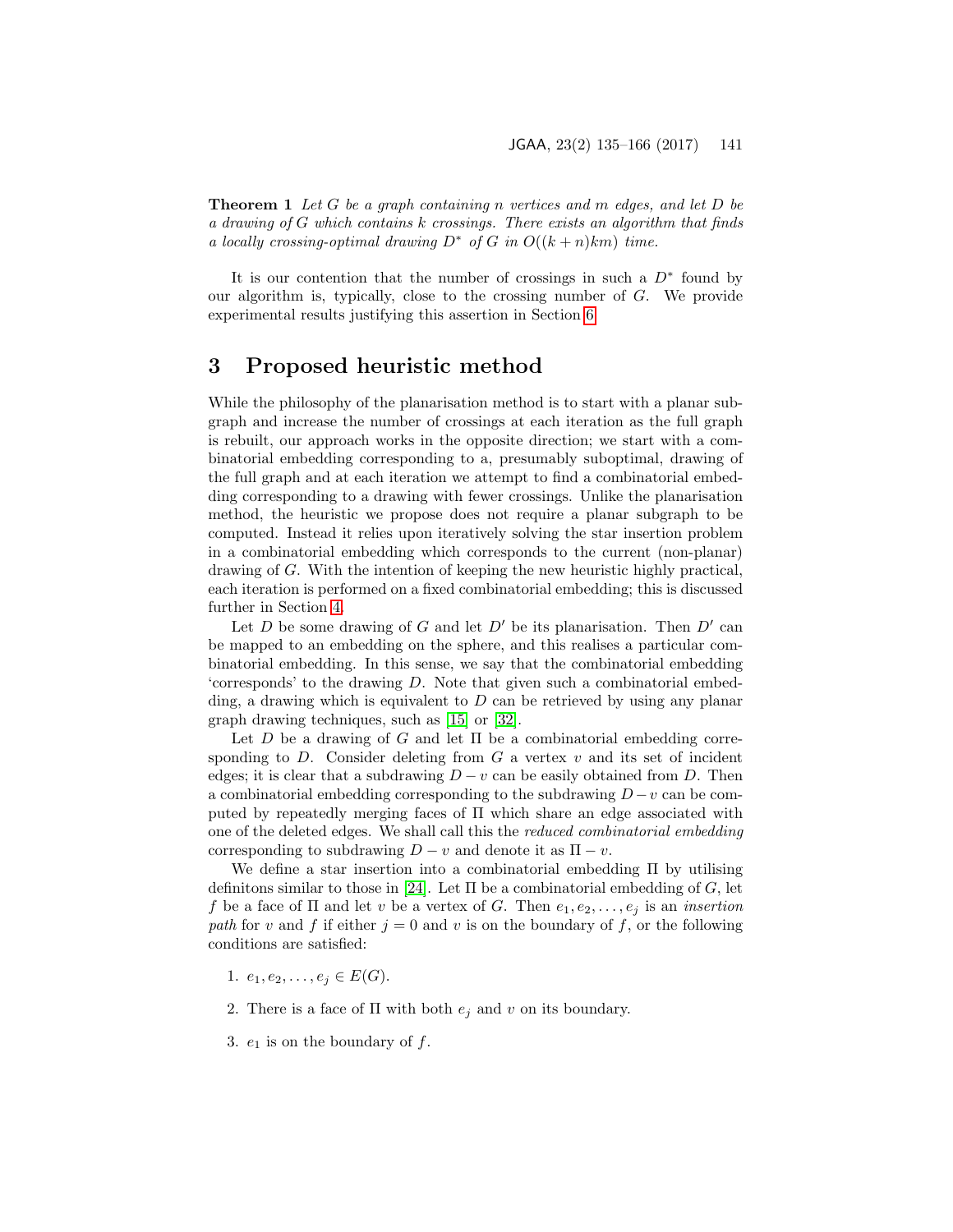4.  $e_1^*, e_2^*, \ldots, e_j^*$  is a path in the dual graph  $\Pi^*$ .

Given an insertion path, an edge can be inserted into Π starting from an arbitrary point in face  $f$  (consider this a 'dummy vertex' for the moment) and ending at vertex v in such a way that it crosses precisely the edges  $e_1, e_2, \ldots, e_i$ .

Then, suppose we have a collection of insertion paths  $p_1, p_2, \ldots, p_\ell$  whose associated end vertices are  $v_1, v_2, \ldots, v_\ell$ . If they can all be inserted into Π in the above fashion, such that they are pairwise non-crossing, then we say that they collectively constitute a star insertion path. By inserting a dummy vertex  $z$  into face  $f$  and attaching the beginnings of each insertion path to  $z$ , the star comprising of z and the edges  $\{(z, v_i) | i = 1, 2, \ldots, \ell\}$  can be inserted into  $\Pi$  in such a way that they cross precisely the edges in  $p_1, p_2, \ldots, p_\ell$ . For a fixed face f, and a fixed set of end vertices  $S = \{v_1, v_2, \ldots, v_\ell\}$ , we say that a star insertion path which crosses the fewest edges with respect to all possible star insertion paths into  $f$  with the end vertices  $S$ , is a crossing minimal star insertion path for  $f$  and  $S$ .

At each iteration we begin with a combinatorial embedding Π corresponding to a some drawing of G. The processes within an iteration are summarised in the following procedure, for a given vertex  $v \in V(G)$ :

#### Procedure 1:

P1: Compute the reduced combinatorial embedding  $\Pi - v$ .

- P2: Intelligently (see below) choose a face f of  $\Pi-v$ . Compute the number of crossings resulting from a crossing minimal star insertion path into face f for the star comprising of  $v$  and its incident edges.
- P3: If the total number of crossings has reduced, then insert the star comprised of  $v$  and its incident edges into  $f$  according to a crossing minimal star insertion path.
- P4: Replace each introduced crossing with a dummy vertex of degree 4, and obtain a new combinatorial embedding. Call this new embedding Π and begin the next iteration.

Note that Step P2 is equivalent to solving the fixed embedding star insertion problem for the vertex v (and its incident edges) in  $\Pi - v$ . To achieve this, we use the algorithm described in Chimani et al [\[11\]](#page-30-2) on page 376. Since this is an important step in our heuristic, we include its description here. We begin by utilising a simple merging procedure in the dual graph of  $\Pi-v$ . For each vertex  $w \in N_G(v)$ , we perform the following steps:

- 1. Contract the cycle in the dual graph that is formed by dual vertices of those faces that are incident to w, into a single vertex  $d_w$  (see Figure [1](#page-8-1) for an example.) Remove any resulting multi-edges.
- 2. Find shortest paths in the dual graph with  $d_w$  as the source.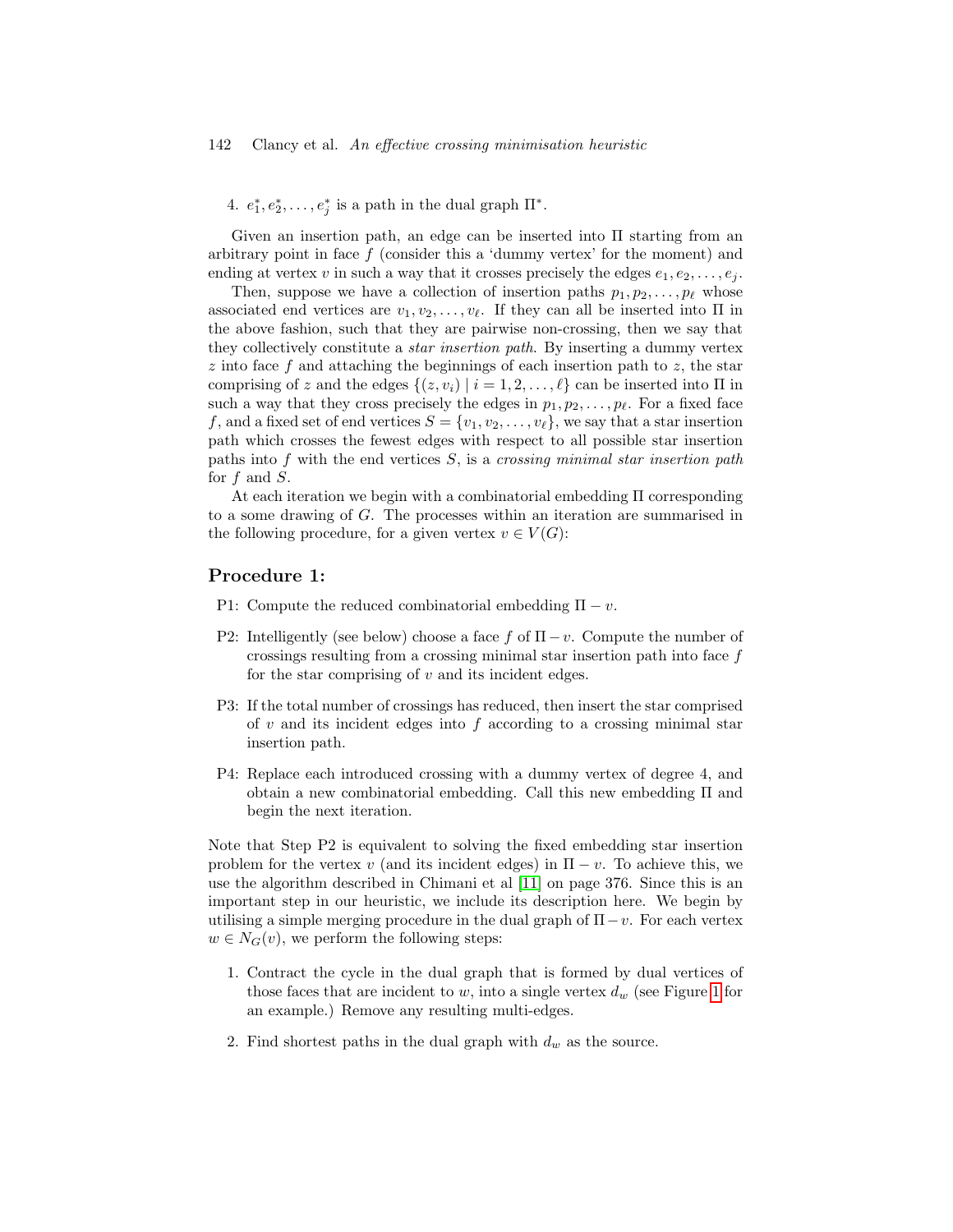- 3. Store the distances to each dual vertex, and for those dual vertices that were contracted in step 1, set their distance to zero.
- 4. Discard changes to the dual graph so that the above steps can be repeated with a different neighbor of  $v$ .

After the above procedure, the dual vertex possessing the minimum sum of distances (over all  $w \in N_G(v)$ ) corresponds to the optimal face for the new placement of  $v$ , and the optimal insertion paths can be determined from the shortest path trees.

<span id="page-8-1"></span>

Figure 1: The contraction operation in the dual graph for the vertex  $w \in N_G(v)$ . Dual edges are dashed and dual vertices are squares. The thick dashed edges which form a cycle around  $w$  are contracted and multi-edges are discarded. The resulting 'merged' dual vertex is  $d_w$ . In this particular case, the resulting dual graph is just a  $K_2$ .

## <span id="page-8-0"></span>4 Design methodology

In this section we outline some of the design choices and data structures of the highly practical implementation which is used for the experiments described in Section [6.](#page-18-0)

#### <span id="page-8-2"></span>4.1 Initial embedding schemes

Since we focus on a fixed embedding at each iteration, the initial combinatorial embedding of G obviously plays a large role in the performance of the heuristic. Any drawing method can be used to compute an initial embedding, and we discuss below just three possiblities. The first method produces an embedding quickly, however the initial number of crossings can be as large as  $\binom{n}{4}$ . The second method is slower to compute but the initial number of crossings is usually much smaller for the case of sparse graphs. The third method is an implementation of a force-directed graph drawing algorithm. We will refer to these three initial embedding schemes as circle, planar and spring, respectively.

The "circle" initial embedding scheme, produces an embedding using the following procedure. We first assign each vertex a coordinate on the unit circle.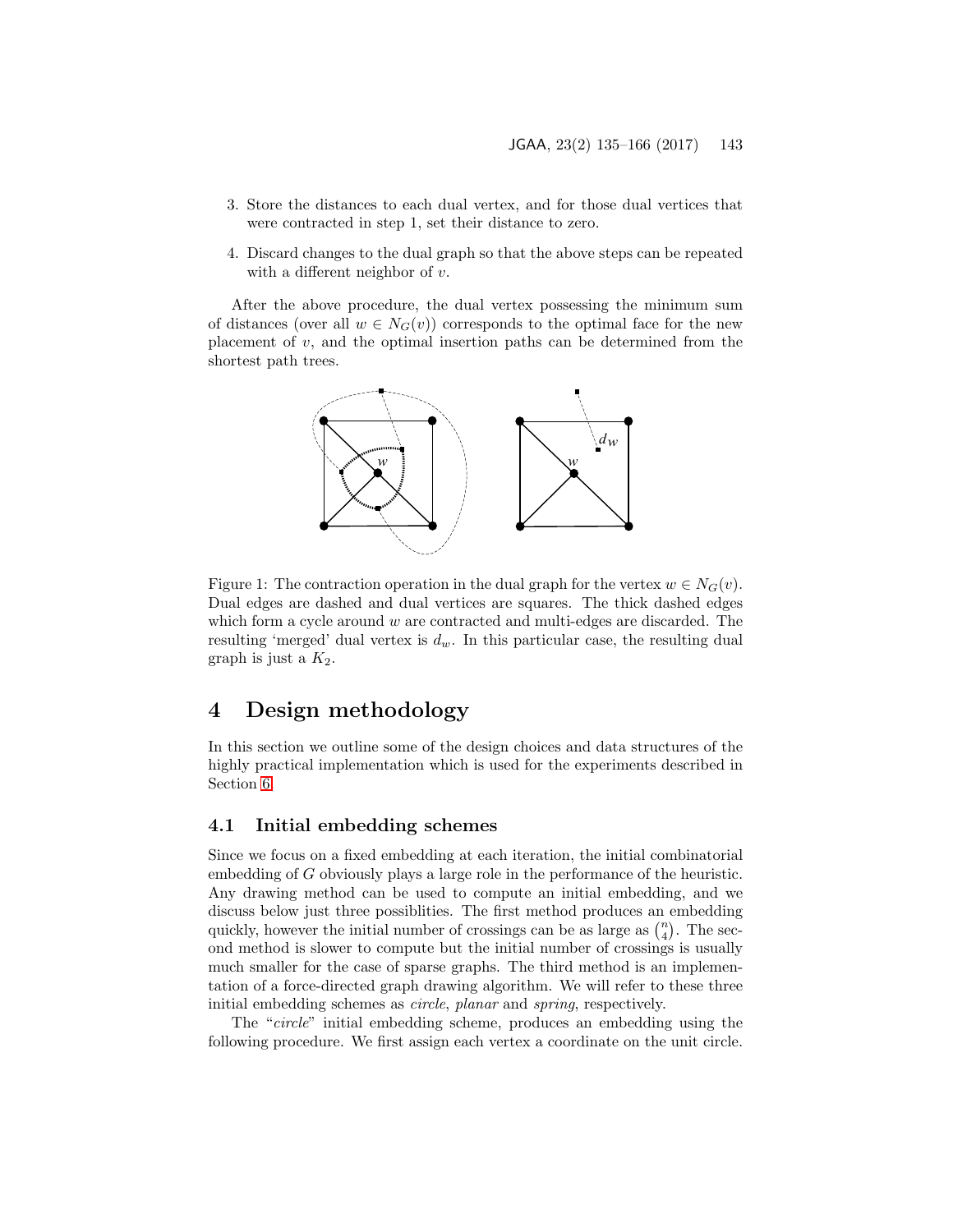#### 144 Clancy et al. An effective crossing minimisation heuristic

Specifically, we place each vertex  $i = 1, ..., n$  at coordinate  $\left(\cos(\frac{2i\pi}{n}), \sin(\frac{2i\pi}{n})\right)$ . Then, the edges are drawn as straight lines, and the crossings can be easily computed. An upper bound on the number of crossings for a drawing obtained by this method can be seen by following a simple counting argument:

Lemma 1 The maximum number of crossings in a drawing obtained by the circle embedding scheme is  $\binom{n}{4} = \frac{1}{24} (n^4 - 6n^3 + 11n^2 - 6n)$ .

Proof: The maximum number of crossings is attained by the complete graph  $K_n$ . In  $K_n$ , label the vertices from 1 to n in a clockwise fashion, then any set of 4 vertices  $\{a, b, c, d\}$ , where  $a < b < c < d$ , corresponds to exactly one crossing involving the edges  $(a, c)$  and  $(b, d)$ . Thus the total number of crossings is  $\binom{n}{4}$ .  $\Box$ 

The second initial embedding scheme, which we call "planar", utilises a sequence of solutions to the star insertion problem. This idea has been considered as a heuristic for crossing minimisation in its own right (e.g. see Chimani et al [\[11\]](#page-30-2)), and involves constructing an embedding in a way which is similar to the planarisation method. We begin by finding any chordless cycle of  $G$  (if none exist then G is acyclic and  $cr(G) = 0$ ) along with an embedding  $\Pi$  of this cycle, then iteratively perform the following:

- 1. Find a vertex  $v \in V(G)$  which is not yet in  $\Pi$ , and such that there exists at least one edge in  $E(G)$  which connects v to a vertex already present in Π. Denote by F the set of all edges between v and any vertices already present in Π.
- 2. Find a face f of  $\Pi$  such that a crossing minimal star insertion path, into f, of the star comprising of  $v$  and the edges in  $F$ , introduces the least number of crossings among all faces of Π.
- 3. Insert, into f, the star comprising of  $v$  and the edges in  $F$  according to a crossing minimal star insertion path.
- 4. Replace each introduced crossing with a dummy vertex of degree 4 to obtain a planar graph, and compute a new combinatorial embedding. Call this new embedding Π and begin the next iteration.

At each step of the procedure we are building upon the embedding, one vertex at a time, until we have an embedding corresponding to some drawing of the full graph G. As will be demonstrated in Section [6,](#page-18-0) this method, although still computationally efficient, is in practice slower than the circle embedding, particularly for dense instances. However, in Section [6](#page-18-0) it will also be seen that this method tends to result in many fewer crossings, and hence substantial processing time is saved in the subsequent iterations of the main heuristic. For this reason, this is the default embedding choice in our implementation of the heuristic.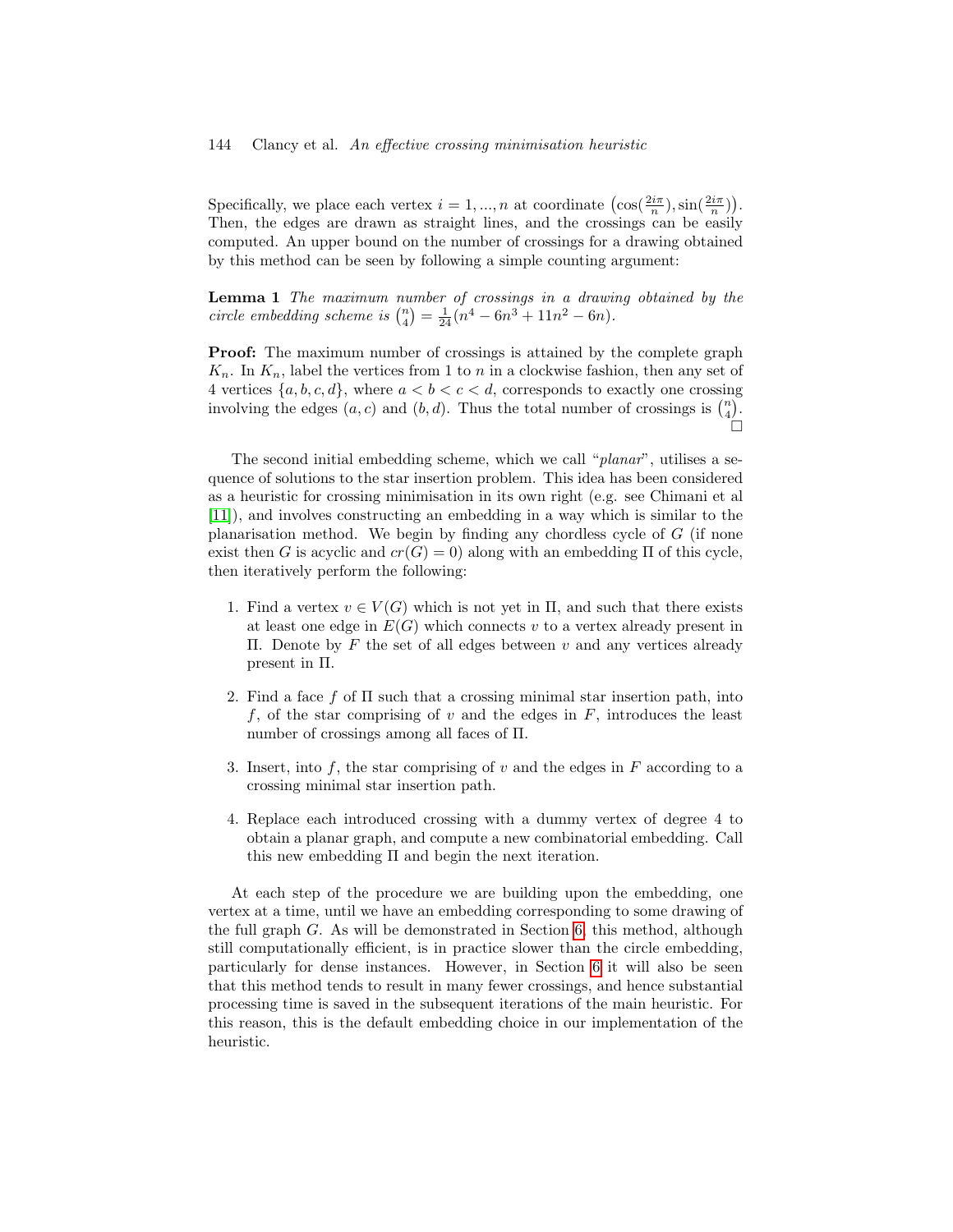#### JGAA, 23(2) 135–166 (2017) 145

The third initial embedding scheme, which we call "spring", comes from the area of force-directed graph drawing. In [\[28\]](#page-31-6) Kamada and Kawai describe a method for drawing a graph which minimises the energy of a spring model representation of the graph. The resulting number of edge crossings is not taken into consideration in the spring model, however, especially for the case of sparse graphs, it will be demonstrated in Section [6](#page-18-0) that the resulting drawings often provide a initial embedding with relatively few crossings. Of course, there are other force-directed graph drawing algorithms which could be used (e.g. see [\[18,](#page-30-4) [26\]](#page-31-5)) and we make no claim here that [\[28\]](#page-31-6) is the best for use in our heuristic.

It should be noted that, technically, any combinatorial embedding corresponding to a valid drawing of G can serve as an initial embedding. Indeed, our heuristic could be applied as a post-processing step of the planarisation method, or any other similar heuristic which results in a valid drawing. To accommodate this, we have included in our implementation an option for user to specify their own initial combinatorial embedding, or to provide vertex coordinates for a straight-line drawing obtained from any drawing routine.

#### <span id="page-10-0"></span>4.2 Minimisation schemes

There is a certain amount of freedom in the choice of how the heuristic descends towards its solution and we call these choices minimisation schemes. In particular, we discuss three possible minimisation schemes here.

The first minimisation scheme, which we call "first" works as follows. We consider vertices one at a time, in the order of their labels. In the first iteration, the first vertex considered is the one with the earliest label, and in subsequent iterations the first vertex considered is the one that follows the vertex that was re-inserted in the previous iteration. As soon as a vertex is found which can be re-inserted in such a way that the number of crossings is reduced, we fix this improved position and begin the next iteration.

The second minimisation scheme, which we call "best", works as follows. We consider each of the vertices, and determine which should be re-inserted so as to gain the greatest reductions in crossings. Then, we fix the improved position of that vertex and begin the next iteration.

The third minimisation scheme, which we call "biggest face", comes from an observation made during experimentation; re-inserting a vertex  $v$  into the face of  $\Pi-v$  with the most edges (the 'biggest face') often provides an improvement. Intuitively this makes sense as the biggest face is 'close' to a relatively large number of vertices. This scheme allows for a significant speed increase during the early iterations because we may assume that the vertex can be placed in the biggest face and then find the shortest paths only once, using the dual vertex corresponding to the biggest face as the source, as opposed to the other schemes which require shortest paths to be computed up to  $\Delta(G)$  times. As will be shown in Section [5,](#page-14-0) computing the shortest paths is the most timeconsuming process in our heuristic and hence for dense graphs, where  $\Delta(G)$  =  $\Theta(n)$ , we gain a significant speed increase. If the biggest face does not provide an improvement, other faces can then be checked according to one of the other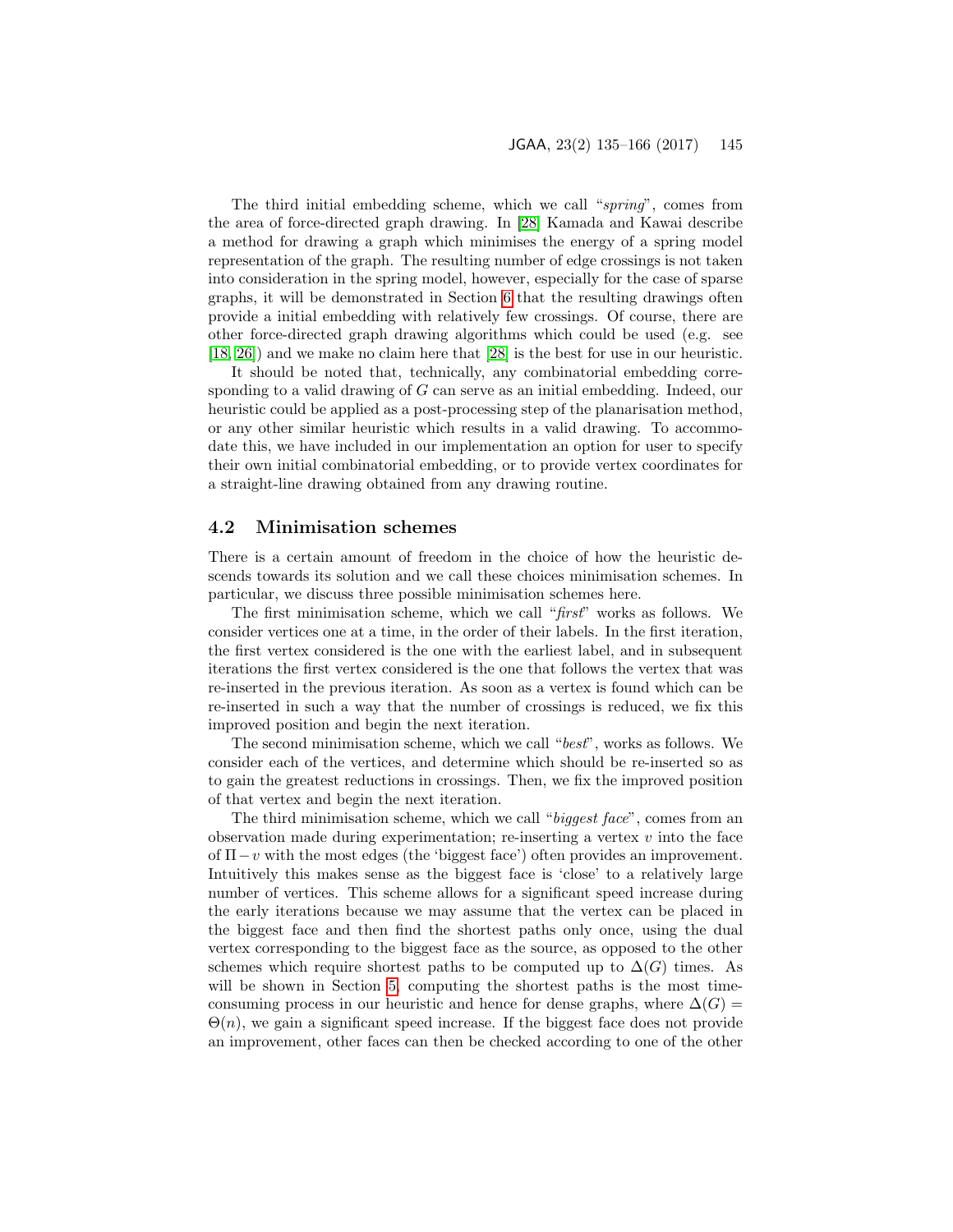minimisation schemes. In our implementation, if it happens that the biggest face does not provide an improvement for a certain number (specified by the user) of consecutive iterations, we stop checking the biggest face first and instead continue with a different minimisation scheme from that point forward.

#### <span id="page-11-1"></span>4.3 Efficiently handling the dual graph

In each iteration, and for each vertex considered, the steps of the heuristic require the dual graph of the current embedding minus one vertex. It is possible that we may need to consider many or even all of the vertices, particularly if we use the "best" minimisation scheme. It is obviously undesirable to reconstruct this dual graph for every vertex, and so we use a simple updating procedure to avoid this. We compute the dual graph once per iteration, with all vertices present. Then, each time a vertex (along with its incident edges) is deleted from G, the result in the embedding is that some pairs of faces (on either side of the planarised edges being deleted) are merged into single faces. In the computed dual graph, this corresponds to contracting the dual edge connecting the two faces on either side of each of these planarised edges (see Figure [2\)](#page-11-0). Recall that each edge of the embedding corresponds precisely to an edge of the dual graph. We keep these edge indices consistent in our implementation to help simplify the above process.



<span id="page-11-0"></span>Figure 2: Edge deletions and the corresponding edge contractions in the dual graph. Dual edges are dashed and dual vertices are squares. Vertex  $v$  is to be deleted from  $G$ . The middle picture has v deleted and the thick dashed edges are the dual edges which are to be contracted. The right picture is the result after multi-edges have been discarded.

#### 4.4 Pre- and post-processing schemes

Pre-processing schemes for crossing number heuristics are well understood and are reported in [\[23\]](#page-31-8) and [\[9\]](#page-29-5). We briefly outline the usual pre-processing schemes. The crossing number of a disconnected graph is the sum of crossing numbers of each of its connected components. Similarly, the crossing number of a 1 connected graph is the sum of crossing numbers of its maximal bi-connected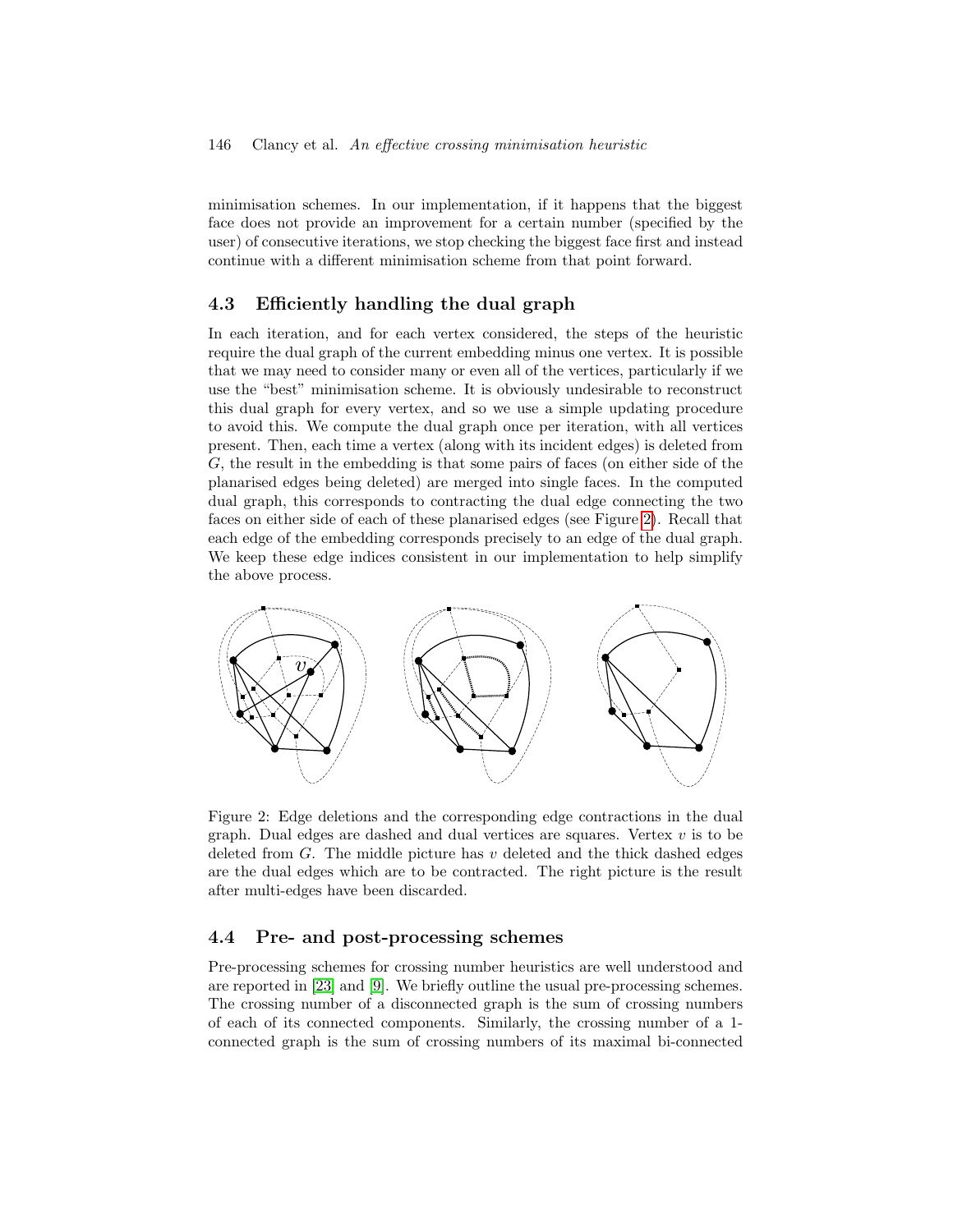components. Therefore, we can decompose any input graph into its biconnected components and handle them individually. One benefit is that this allows us to assume that any graph submitted to our heuristic is biconnected, and hence we can assume that any graph with one vertex removed is connected.

Due to the desire to compare our heuristic to current methods, we have not currently implemented any post-processing schemes. However several effective post-processing strategies are discussed in [\[9\]](#page-29-5) and could be appended to our heuristic if desired.

#### <span id="page-12-0"></span>4.5 Data structures

To store a combinatorial embedding Π, a list structure containing the following information is utilised: For each edge  $e = (u, v)$ , this list stores u and v along with four indices; the edge index of the edge immediately clockwise from  $e$ around vertex  $u$ , the edge index of the edge immediately anti-clockwise from  $e$ around vertex  $u$ , and then likewise for vertex  $v$ . An example of this list can be seen in Figure [3.](#page-13-0)

The following list structures allow for the efficient modifcations of the embedding at each iteration. The *crossing order* of an edge  $e = (u, v)$  where  $u < v$ is a list of the edges which currently cross  $e$  in the order starting from the closest crossing to u. Along with the crossing order list, there is the crossing orientation list. The crossing orientation is essentially the cyclic order of edges around a dummy vertex in the embedding. Suppose that within the crossing order entries of edge  $e_1 = (u_1, v_1)$ , we have the entry  $e_2 = (u_2, v_2)$  where  $u_1 < v_1$ and  $u_2 < v_2$ . Then the corresponding crossing orientation entry is stored as 1 to indicate that the order of the edges when traversing clockwise around the dummy vertex have the end-vertices  $u_1, u_2, v_1, v_2$ , or -1 to indicate that the order is  $u_1, v_2, v_1, u_2$ . Note that these are the only two possible orders (see Figure [4](#page-13-1) for an example).

One difficulty arising from the combination of using these data structures and working in a fixed embedding scheme is that a pair of edges may cross each other more than once. Of course, it is known that in an optimal embedding this is never the case. However, it can arise during an intermediate step of the heuristic. If this happens, the crossing order list has no information about which entry corresponds to which crossing. To avoid this confusion, if edges  $e_1$  and  $e_2$  cross each other more than once, then  $e_1$  is subdivided into a chain of edges such that none of the resulting edges cross  $e_2$  more than once. A check is then performed in future iterations to see if the set of edges resulting from an earlier subdivision still cross any edge more than once. If not, those subdivisions are removed and the edges are merged back into a single edge. It is a simple excercise to show that by the time the heuristic concludes, all previous subdivisions have been reverted. Note that, in practice, these subdivisions are a rare occurance.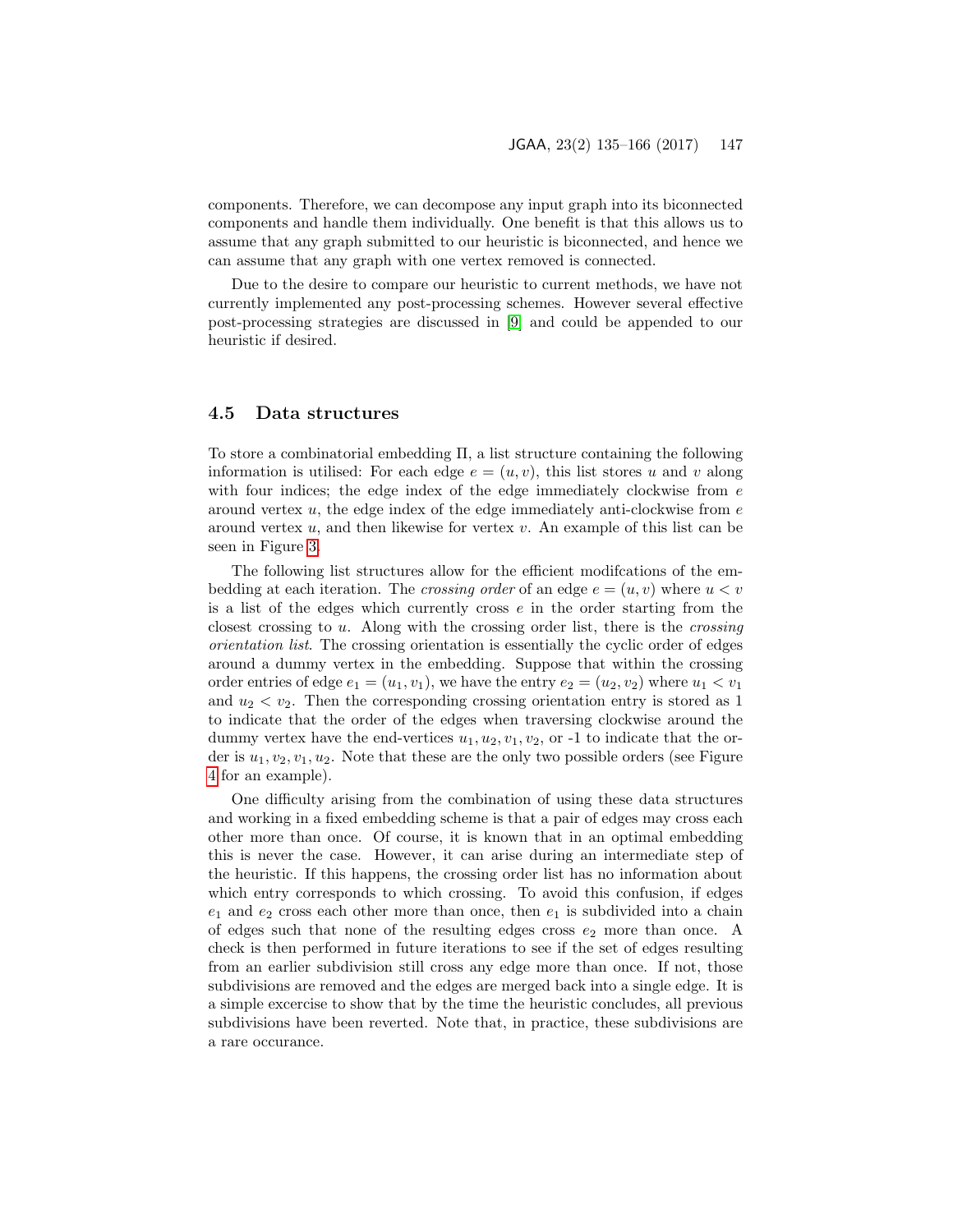<span id="page-13-0"></span>

Figure 3: A drawing associated with a combinatorial embedding and an example of the data structures utilised to store the embedding. For an edge  $e = (u, v)$ where  $u < v$ , the entries in the embedding list are:  $u, v$ , the edge clockwise from  $e$  around  $u$ , the edge anti-clockwise from  $e$  around  $u$ , the edge clockwise from  $e$ around  $v$ , the edge anti-clockwise from  $e$  around  $v$ .



<span id="page-13-1"></span>cr. orientation w.r.t.  $e_1$  is 1 cr. orientation w.r.t.  $e_1$  is -1

Figure 4: If  $e_1 = (u_1, v_1)$  crosses  $e_2 = (u_2, v_2)$  where  $u_1 < v_1$  and  $u_2 < v_2$ , the two possibilites for the crossing orientation are displayed.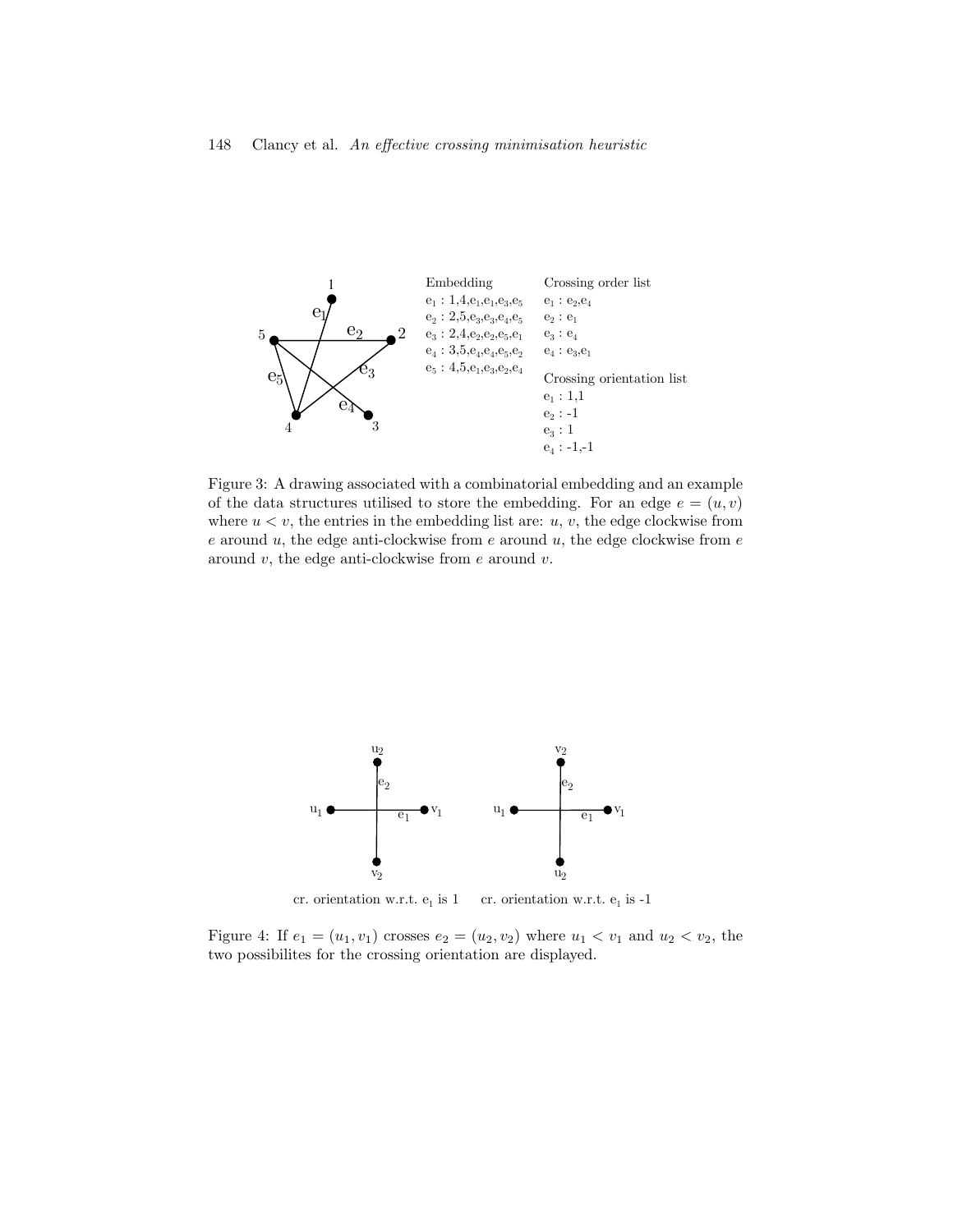### <span id="page-14-0"></span>5 Runtime and implementation

We now discuss the runtime of each of the procedures and show that the iterations of the heuristic run in  $O((k+n)m)$  time where k is the number of crossings in the drawing associated with the current embedding of G. Pseudocode for the main loop and two subroutines are displayed in Algorithms 1-3. The code demonstrates the first minimisation scheme discussed in Section [4.2](#page-10-0) where an improvement is taken as soon as it is found. There is a level of abstraction left in the pseudocode due to the numerous ways that one could perform the required operations; highly efficient C and MATLAB implementations of the heuristic are available at http://fhcp.edu.au/quickcross. In the discussion below we refer to the pseudocode and summarise the methods used in our implementation.

#### 5.1 Implementation

First we discuss the operations involved in Algorithms 1-3. During the main LOOP procedure, we remove vertex  $v$  and its incident edges, which possibly reduces the current number of crossings. Then, after identifying the best possible new placement for v using the  $\text{SIP}(\tilde{G}, \Pi^*, v)$  procedure, we have a new number of crossings for  $v$ 's potential placement and this number is *new cr*. Hence if new  $cr < current$  cr then we have found a drawing with fewer crossings. Once an improvment has been found, Π is updated to reflect the new placement and this involves updating each of the data structures discussed in Section [4.5.](#page-12-0) If an edge is drawn such that it crosses some other edge multiple times, then we subdivide that edge to avoid confusion in the data structures as also discussed in Section [4.5.](#page-12-0) Similarly, if a set of edges resulting from an earlier subdivision no longer crosses any edge multiple times, then the previous subdivisions are reverted.

From the current combinatorial embedding Π, we compute the dual graph Π<sup>∗</sup> 0 (which is then copied into Π<sup>∗</sup> for modifications). Step P1 of Procedure 1 asks to compute the reduced combinatorial embedding  $\Pi - v$ . This corresponds to removing v from  $\Pi$  and a set of planarised edges. Because at this stage, it is unknown if the embedding  $\Pi - v$  will be utilised for the next iteration, it is quicker to instead modify the dual graph  $\Pi^*$  to reflect the removal of v. This process is done inside of the procedure  $\mathsf{REMOVE}(G,\Pi^*,v)$  according to the discussion on contractions in the dual graph in Section [4.3.](#page-11-1) Later, if  $\Pi - v$ will be utilised for the next iteration, then it is computed, along with the new placement of v.

The procedure  $\text{SIP}(G, \Pi^*, v)$  solves the fixed embedding star insertion problem for the vertex v (into  $\Pi - v$ ). The contractions in  $\Pi^*$ , discussed in Section [3,](#page-6-0) reduce the number of times that shortest paths need to be computed, which is the most costly process of the heuristic. Then the optimal placement for  $v$  is given by newface, and shortest paths are computed once more with newface as the source vertex. The list shortest paths stores the tree paths from newface to each  $w \in N_G(v)$ .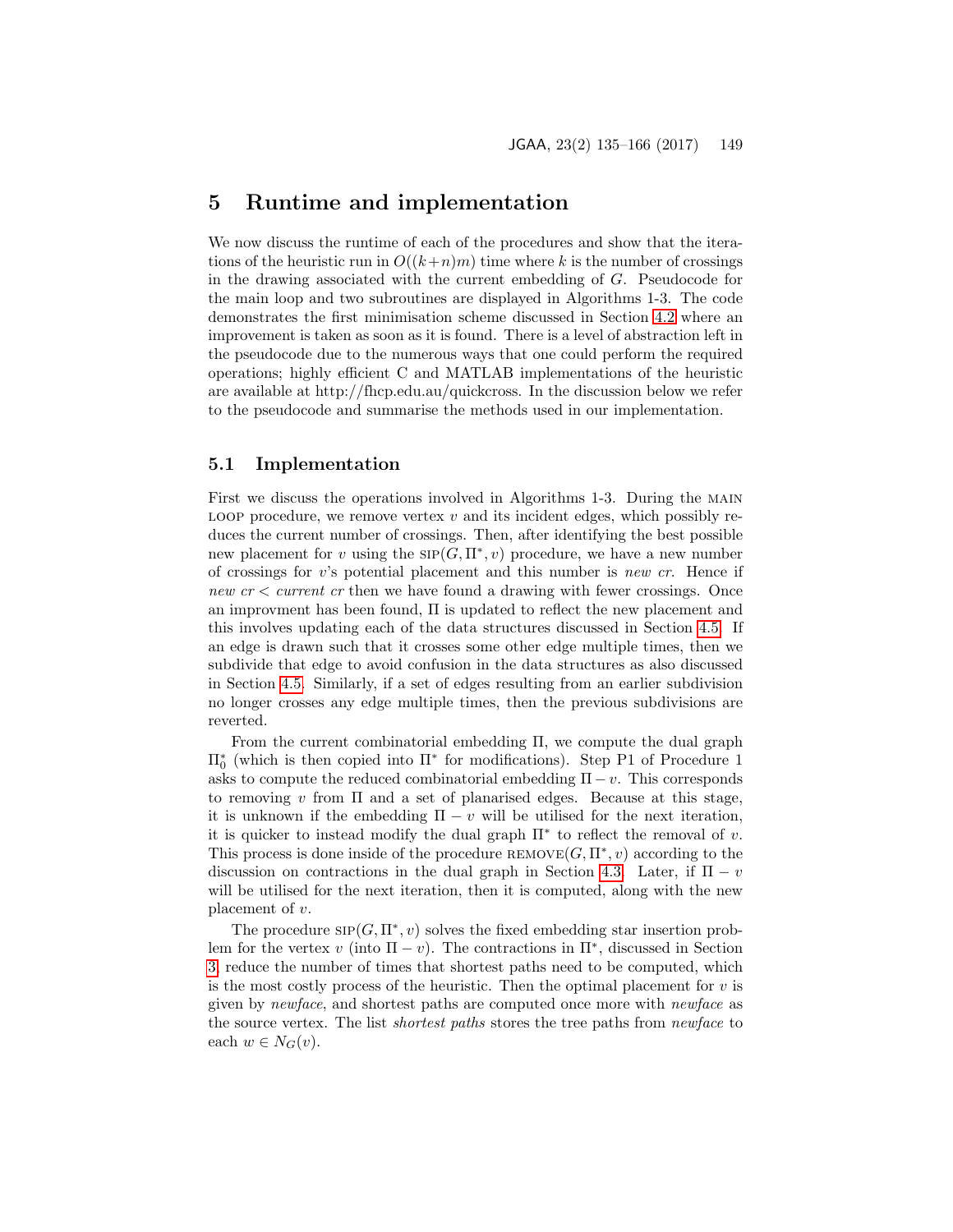#### 5.2 Runtime

In this subsection we work through the lines of the MAIN LOOP pseudocode and discuss the time complexity of each operation. The majority of the work is simple vector manipulation and so some detail is left out here. As will be seen, in each iteration, the steps performed take no more than  $O((k+n)m)$  time.

At lines 5 and 6 we find the faces and dual graph of Π. This can be achieved by scanning the edges of Π in a clockwise manner and time required for this is  $O(k+m)$ .

Next, during the loop at line 7, we delete a vertex  $v$  and search for a better placement for v. Potentially every vertex may be tried before the algorithm moves on. So the following procedures may be repeated up to  $n$  times per iteration.

In the procedure REMOVE, which is entered at line 9, a number of edge contractions are performed. In the drawing of G which is associated with the current embedding  $\Pi$ , let  $k_v$  denote the number of crossings on the edges incident to vertex v. Then the time required for the corresponding edge contractions is  $O(k_v+d(v))$  for each v. Summing over all n vertices in the aforementioned loop, this becomes a worst case of  $O(k + m)$ .

In the procedure sip, the contractions at line 4 can be performed in  $O(\sum_{w \in N(v)} d(w))$  time, and summing over all vertices, this becomes  $O(nm)$ . At line 5 we find shortest paths on an unweighted planar graph (a simple breadthfirst search) which can be done in  $O(k + n)$  time and this is repeated for each  $w \in N_G(v)$  by the loop at line 2. Then, summing over all vertices, this becomes  $O((k+n)m)$ .

Back in the MAIN LOOP the following procedures happen only once an improvement has been found, so only once per iteration. At line 17 we fix the new placement and update the existing data to reflect the new placement. Updating the crossing order list and crossing orientation list discussed in Section [4.5](#page-12-0) can be performed in  $O(k)$  time. Updating the 4 clockwise and anticlockwise numbers discussed in Section [4.5](#page-12-0) can be done in  $O(k + m)$  time.

Any required subdivisions are checked for at line 18 by scanning the crossings on every edge to check whether it crosses the same edge more than once. This scan can be performed in  $O(k)$  time. If a subdivision is required then the corresponding lists need to be updated and this also happens in  $O(k)$  time. Note that these subdivisions are a very rare occurance in practice and when they do occur, a check is put in place at each iteration thereafter to see if the subdivision can be undone. This additional check can be performed in  $O(k)$ time. If a subdivision is required to be undone, the corresponding lists need to be updated and this happens in  $O(k+m)$  time. We remark that any subdivisions do have an effect on the runtime of future iterations because they cause  $n$  to grow, and bounding the time increase is difficult. Because these subdivisions are rare cases which are usually removed swiftly in subsequent iterations, we conclude that for practical purposes the additional runtime is negligible. We also remark that the total number of iterations is at most the number of crossings in the initial drawing of G. Hence a naïve bound on the total runtime is  $O((\bar{k} + n)\bar{k}m)$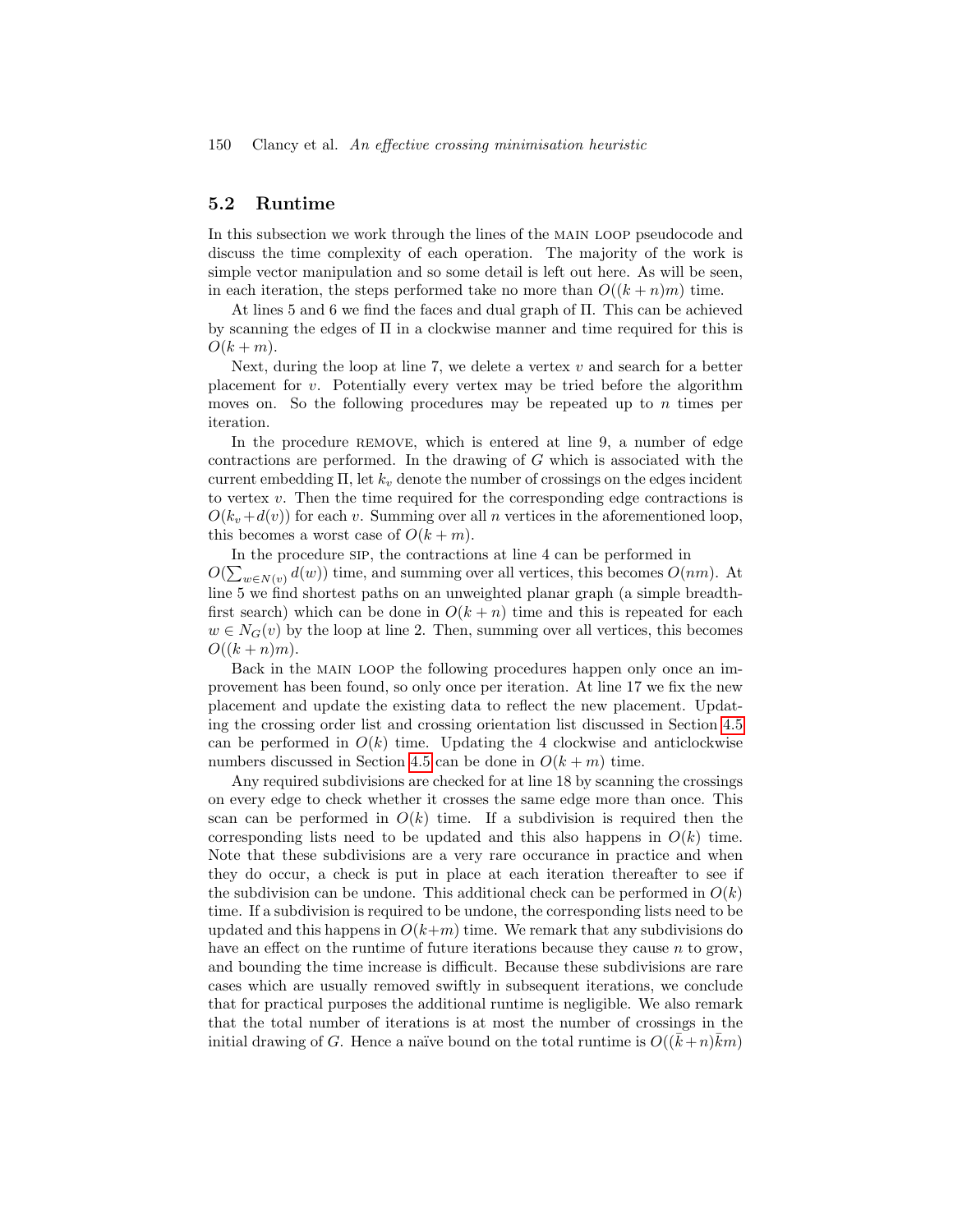where  $\bar{k}$  is the initial number of crossings. This emphasises the dependency between the quality of the initial drawing and the overall performance of the heuristic.

Algorithm 1 Main procedure of the heuristic. Inputs are a combinatorial embedding  $\Pi$  corresponding to some intial drawing  $D$  of  $G$ , which is represented by the data structures discussed in Section [4.5.](#page-12-0)

|     | 1: procedure MAIN LOOP                                                                   |
|-----|------------------------------------------------------------------------------------------|
| 2:  | current $cr \leftarrow cr_D(G)$                                                          |
| 3:  | while true do                                                                            |
| 4:  | improvement found $\leftarrow$ false                                                     |
| 5:  | Find the faces of $\Pi$ .                                                                |
| 6:  | $\Pi_0^* \leftarrow$ dual graph of $\Pi$                                                 |
| 7:  | for $v \in V(G)$ do                                                                      |
| 8:  | $\Pi^* \leftarrow \Pi_0^*$ (make a copy of $\Pi_0^*$ )                                   |
| 9.  | $\Pi^* \leftarrow \text{REMove}(G, \Pi^*, v)$                                            |
| 10: | $(new cr, newface, shortest paths) \leftarrow \text{SIP}(G, \Pi^*, v)$                   |
| 11: | if new $cr < current$ cr then                                                            |
| 12: | improvement found $\leftarrow true$                                                      |
| 13: | break                                                                                    |
| 14: | end if                                                                                   |
| 15: | end for                                                                                  |
| 16: | if improvement found then                                                                |
| 17: | Update $\Pi$ to reflect new placement using <i>newface</i> and <i>shortest</i><br>paths. |
| 18: | Check if any subdivisions are needed.                                                    |
| 19: | Check if any previous subdivisions can be removed.                                       |
| 20: | current $cr \leftarrow new \; cr$                                                        |
| 21: | continue                                                                                 |
| 22: | else                                                                                     |
| 23: | break                                                                                    |
| 24: | end if                                                                                   |
| 25: | end while                                                                                |
| 26: | return (current cr, $\Pi$ )                                                              |
|     | 27: end procedure                                                                        |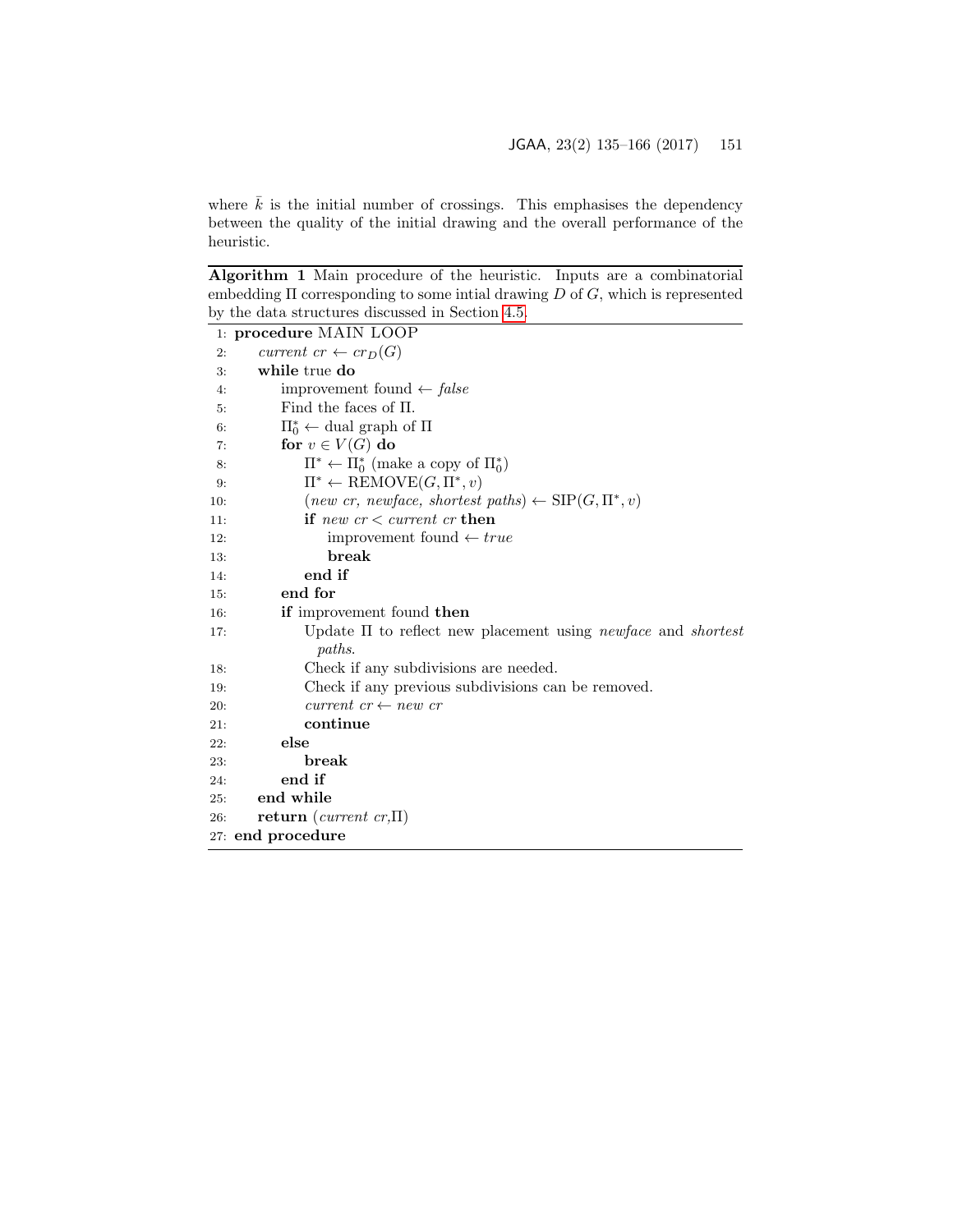Algorithm 2 Vertex deletion procedure. Given a dual graph  $\Pi^*$  and a vertex  $v$  of  $G$ , this performs edge contractions in the dual according to the discussion in Section [4.3.](#page-11-1)

1: procedure  $\mathrm{REMOVE}(G,\Pi^*,v)$ 2: for  $e^* \in E(\Pi^*)$  do 3: **if**  $e^*$  corresponds to an edge of G which is incident to v **then** 4: Contract e ∗ . 5: end if 6: end for 7: return  $(\Pi^*)$ 8: end procedure

Algorithm 3 Star insertion problem solver. Given a dual graph  $\Pi^*$  along with a vertex  $v$  of  $G$ , this performs edge contractions in the dual graph according to the discussion in Section [3.](#page-6-0) Then the fixed embedding version of the star insertion problem is solved for v.

1: procedure  $\text{SIP}(G,\Pi^*, v)$ 2: for  $w \in N_G(v)$  do 3:  $\Pi^{**} \leftarrow \Pi^*$  (make a copy of  $\Pi^*$ ) 4: In Π∗∗, contract the cycle formed by dual edges corresponding to edges incident to w in  $\Pi$ , call the contracted vertex  $w_d$ . 5: dist<sub>w</sub> ← Shortest path algorithm( $\Pi^{**}$ ,  $w_d$ ). 6: Set the dist of vertices contracted to form  $w_d$  to zero. 7: end for 8:  $newface \leftarrow \operatorname{argmin}_k(\sum_{w \in N(v)} \operatorname{dist}_w(k))$ 9: shortest paths  $\leftarrow$  Shortest path algorithm( $\Pi^*$ , newface) 10: return (new cr, newface, shortest paths) 11: end procedure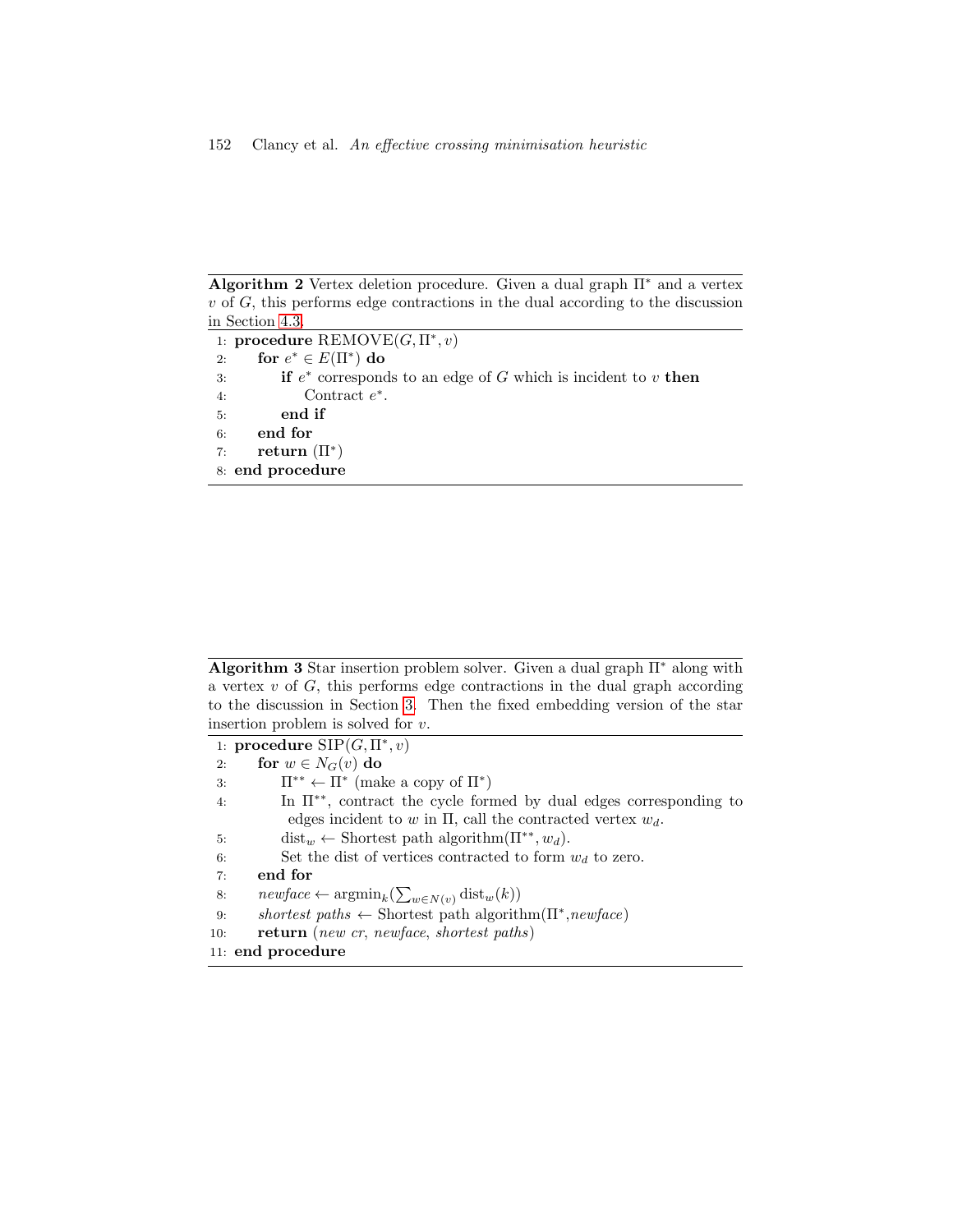### <span id="page-18-0"></span>6 Experiments

#### 6.1 Experimental setup

In this section, we consider the performance of our proposed heuristic on various sets of instances. As mentioned previously, we have implemented our heuristic in both C and MATLAB, and here we report on the C implementation, which we call QuickCross.

Each of the experiments reported on here were conducted on a 2.6GHz AMD Opteron 6282 SE with 4GB RAM and running Centos 6.7 OS. In order to compare the various schemes discussed in Section [4,](#page-8-0) each experiment is repeated nine times, once for each combination of the three initial embedding schemes (circle, planar, spring), and the three minimisation schemes (first, best, biggest face  $(bf)$ ). Then, for each of these nine parameter settings, we try 100 different random permutations of the vertex labels and record the result with the least number of crossings. In such a case, we shall say that the graph was run with 100 random permutations.

We will consider four sets of instances, the first two of which contain sparse graphs, and the latter two of which contain dense graphs. In particular, the sparse instances considered are two of the sets of instances which were used for benchmarking crossing minimisation heuristics in [\[9\]](#page-29-5), [\[22\]](#page-30-1) and [\[23\]](#page-31-8). They are known respectively as the KnownCR graphs and the Rome graphs. The dense instances considered are sets of complete graphs, and complete bipartite graphs. We now briefly describe the experiments that will be carried out for each of the sets.

- KnownCR graphs these are a set of instances containing between 9 and 250 vertices, first collected by Gutwenger [\[22\]](#page-30-1), which can be further partitioned into four families of graphs as follows:
	- $C_i \times C_j$ : the Cartesian product of the cycle on i vertices with the cycle on j vertices. The instances contain graphs with  $3 \leq i \leq 7$  and  $j \geq i$  such that  $ij \leq 250$ .
	- $G_i \times P_j$ : the cartesian product of the path on  $j+1$  vertices with one of the 21 non-isomorphic connected graphs on  $5$  vertices, where  $i$  denotes which of the 21. The instances contain graphs with  $3 \leq j \leq 49$ .
	- $G_i \times C_j$ : the cartesian product of the cycle on j vertices with one of the 21 non-isomorphic connected graphs on  $5$  vertices, where  $i$  denotes which of the 21. The crossing number of these graphs are only known for some of the  $G_i$  and only these cases are included. The instances contain graphs with  $3 \leq j \leq 50$ .
	- The Generalised Petersen graphs  $P(j, 2)$  and  $P(j, 3)$ , on 2j vertices. We shall only use those of type  $P(j, 3)$  as  $P(j, 2)$  (studied in [\[20\]](#page-30-10)) are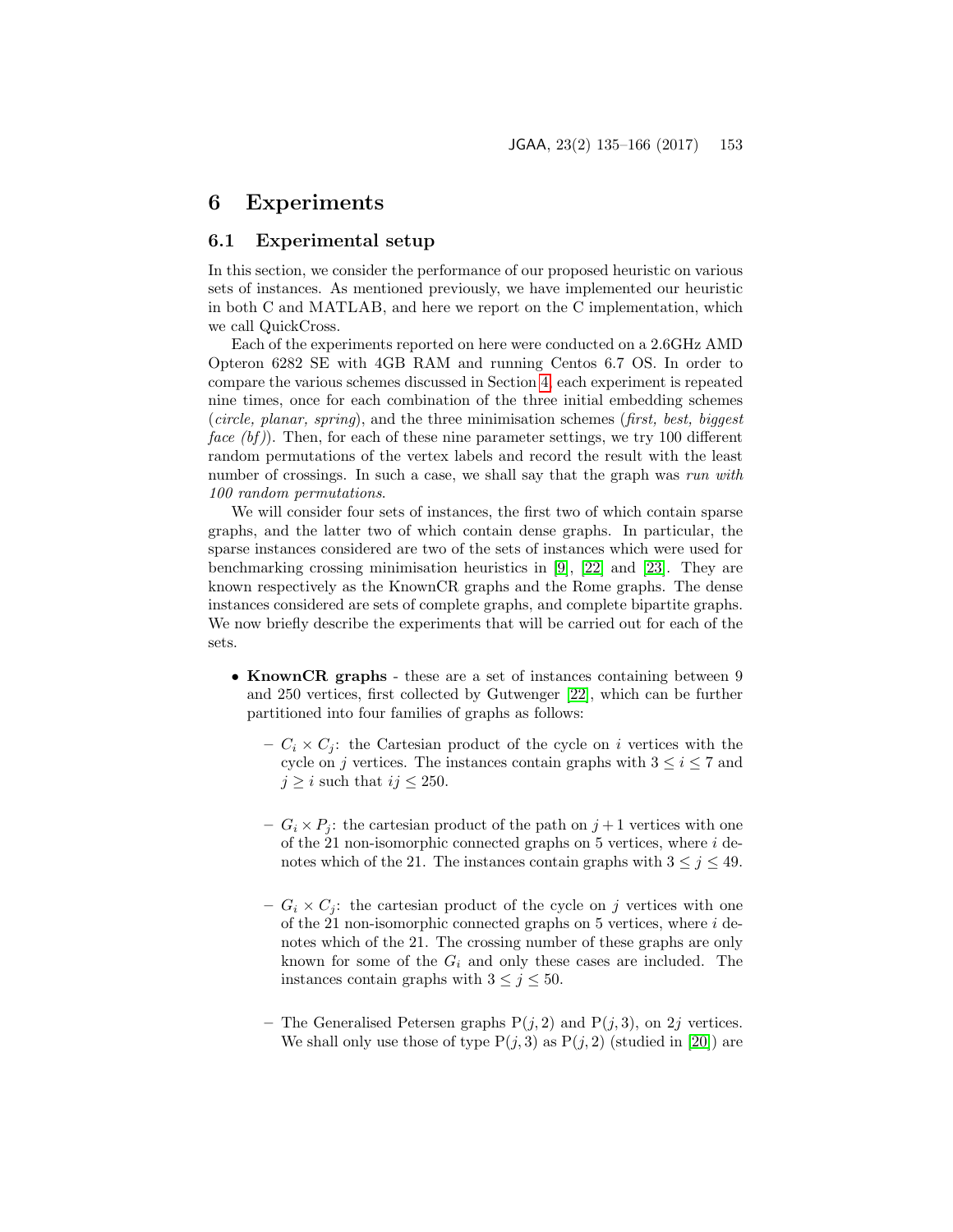easy for heuristics to solve as has already been observed in [\[9\]](#page-29-5). The instances contain graphs with  $9 \leq j \leq 125$ .

Unlike the other sets of instances in this section, all of the crossing numbers for the KnownCR instances are known, and hence we can compare how close QuickCross gets to the correct value for various scheme combinations. In particular, we report on the average relative deviation between the crossing numbers and the values obtained by QuickCross. In order to illustrate the work performed during the main loop of QuickCross, we also report the average relative deviation after only the initial embedding is finished. We also compare the runtimes of the various scheme combinations, separated into the time spent producing the initial embedding, and the time spent in the main loop of the heuristic. Finally, results on solution quality for other crossing minimisation heuristics have been reported in [\[9\]](#page-29-5), and so we compare our results to theirs.

- Rome graphs these are a set of 11,528 graphs which have been constructed from real-life applications, first described by Di Battista et al [\[16\]](#page-30-11). They contain between 10 and 100 vertices, and are very sparse with average edge density of 1.35. The larger graphs in this set have unknown crossing numbers, since they are too large for the current exact methods to solve. Hence, it is impossible to report on how close QuickCross gets to the true crossing number. However, in [\[23\]](#page-31-8) and [\[22\]](#page-30-1), the largest graphs in the Rome graph set were considered, that is, the 140 graphs with exactly 100 vertices. For these graphs, the average numbers of crossings found for various crossing minimisation heuristics were reported. We compare the results of QuickCross to these values, and report on the runtimes for each of the scheme combinations. The runtimes are separated into time spent producing the initial embedding, and time spent in the main loop of the heuristic
- Complete graphs Although the crossing number of the complete graph  $K_n$  is not known for for  $n \geq 13$ , the value is conjectured, and typically assumed to be correct. We compare the nine combinations of schemes to see how close to the conjectured value each of them is able to get, for various sizes of complete graphs up to  $n = 50$ . We indicate how many crossings are obtained after the initial embedding, as well as at the conclusion of the heuristic. We also provide the runtimes, again separated into time spent producing the initial embedding, and time spent in the main loop of the heuristic.
- Complete bipartite graphs Much like the complete graphs, the crossing number of the complete bipartite graph  $K_{n_1,n_2}$  is only known in general for  $n_1 \leq 6$ , but the value is conjectured and typically assumed to be correct. Again, we compare the nine combinations of schemes to see how close to the conjectured value they can get for values up to  $n_1, n_2 = 40$ , and report the same data as for the Complete graphs.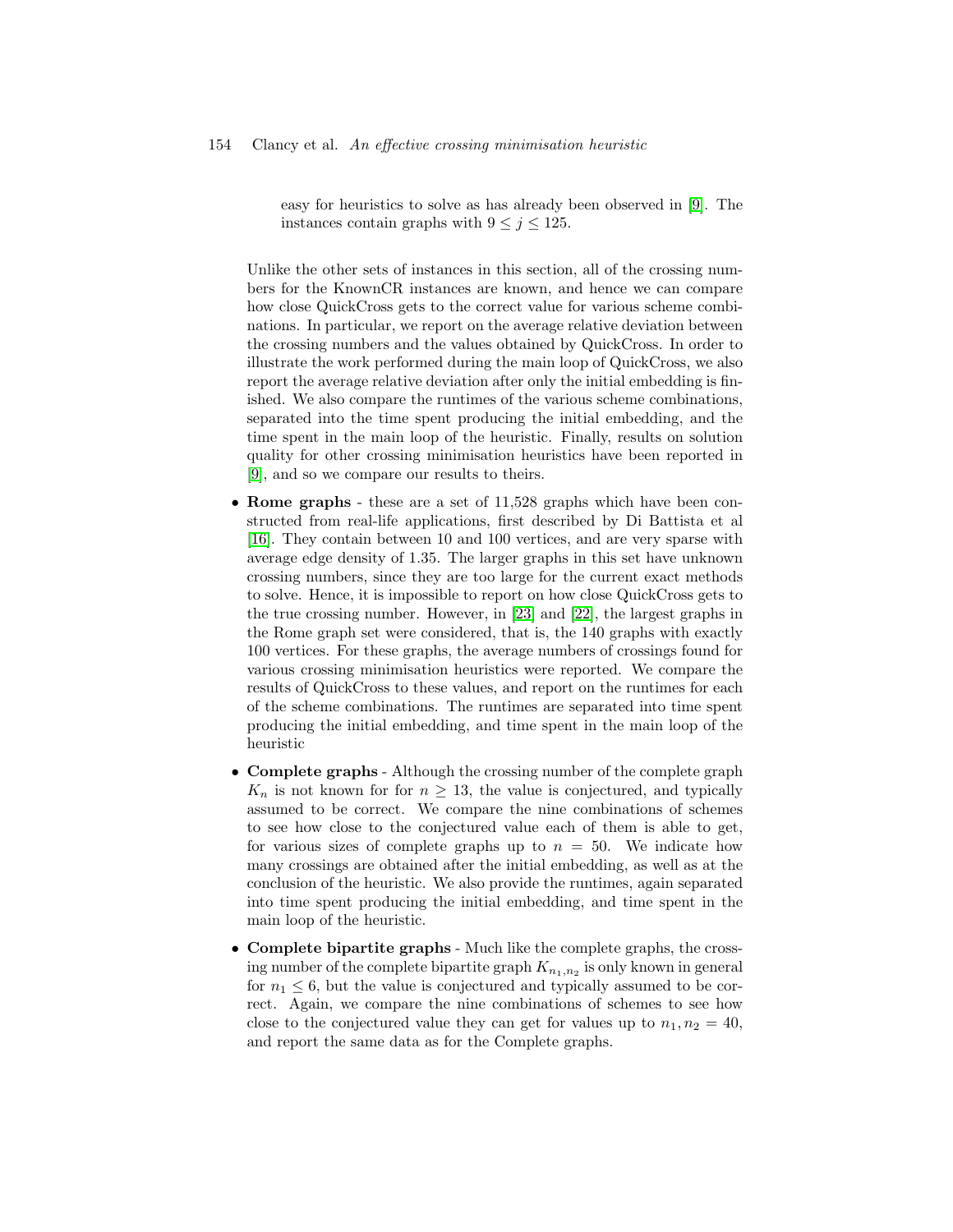It should be noted that there are two other sets of instances which were considered in [\[9\]](#page-29-5), namely the AT&T graphs and the ISCA graphs. However, we have chosen not to include them in our experiments for the following reasons. First, the crossing numbers of the instances contained in them are unknown, so we cannot report on how close QuickCross gets to the crossing number. This is also true for the Rome graphs, however for that set there have been experiments reported on in [\[22\]](#page-30-1) that list the average number of crossings found, and so we can do a meaningful comparison. In contrast, for the AT&T and ISCA graphs, the only reported results (e.g. see [\[9\]](#page-29-5)) perform comparisons to the best solutions found by the heuristics involved within that experiment. There is no meaningful way to compare the results of QuickCross to the results in [\[9\]](#page-29-5), and hence we omit these two sets of instances from consideration here.

#### <span id="page-20-0"></span>6.2 KnownCR results

We partitioned the graphs into the four families described above and ran each with the 9 possible combinations of schemes. Each graph was run with 100 random permutations and the minimum found solution was compared to the actual crossing number by computing the percent relative deviation. Let k denote the minimum found solution, then the percent relative deviation from  $cr(G)$  is:  $100(k - cr(G))/cr(G)$ . The average of these numbers was then taken over each of the four families of graphs and these results are displayed in Figure [5,](#page-21-0) which we now describe in detail.

For each of the nine scheme combinations in Figure [5,](#page-21-0) there are two bars displayed, specifically a light grey and a dark grey bar. The dark grey bar indicates the average percent relative deviation once the initial embedding is completed (but before the main loop of the heuristic is run), while the light grey bar indicates the average percent relative deviation at the conclusion of the heuristic. Therefore a large difference between the dark grey and light grey bars represents a large reduction in crossings achieved during the heuristic. We append the five best reported methods from [\[9\]](#page-29-5) to Figure [5](#page-21-0) for comparison. Each of these five methods also utilised 100 random permutations and then chose the minimum found solution.

We observe that for the graphs of type  $C_i \times C_j$  and  $G_i \times C_j$ , the *circle* embedding and the planar embedding perform very well and they outperform the other results by approximately 2.5%, including those from [\[9\]](#page-29-5). For the  $C_i \times C_j$  and  $G_i \times C_j$  graphs, the *spring* embedding performs relatively poorly. On the other hand, for the graphs of type  $G_i \times P_j$  and  $P(j, 3)$ , the *circle* and planar embeddings perform poorly and the spring embedding performs better. For the  $P(j, 3)$  graphs the *spring* embedding produced average relative deviations which are approximately equal to the best reported results in [\[9\]](#page-29-5), while they are slightly worse for the  $G_i \times P_j$  graphs. The *best* scheme performed worse than first and bf under the same initial embedding scheme in almost all cases, with the sole exception of  $G_i \times C_j$  and planar embedding.

Runtimes were analysed by taking an average over the 100 random permutations for each graph. In Figure [6](#page-22-0) we display the average runtimes to complete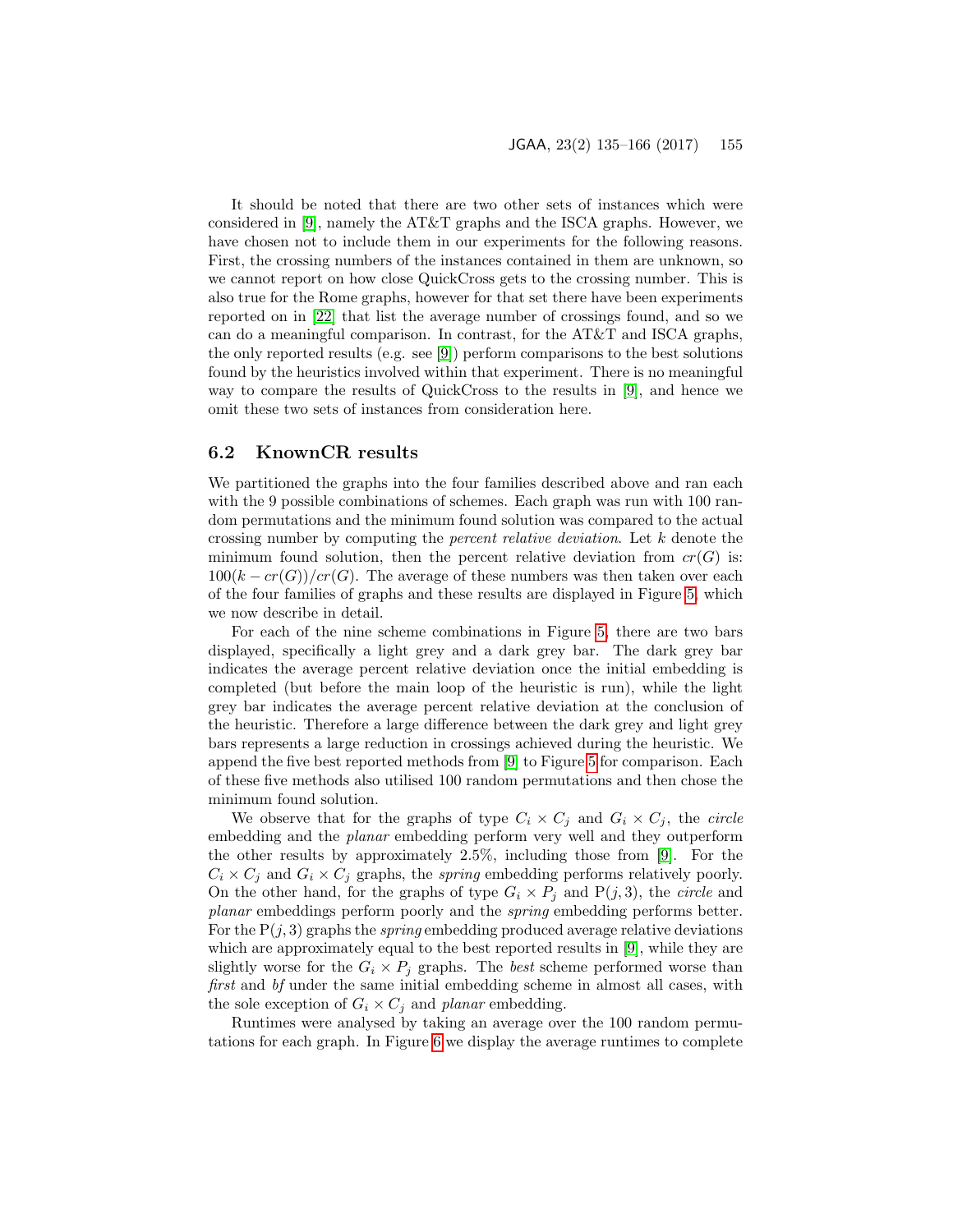#### 156 Clancy et al. An effective crossing minimisation heuristic

the initial embedding, while in Figure [7](#page-22-1) we display the average runtimes for the remainder of the heuristic.

We observe that, as indicated in Section [4.1,](#page-8-2) the *circle* embedding computes an initial embedding the quickest, however it creates many additional crossings (see the dark grey bars in Figure [5\)](#page-21-0), and consequently has a longer heuristic runtime. Alternatively, the planar embedding scheme computes an embedding almost as quick and the embedding has far fewer crossings, which results in a significantly lower heuristic runtime.



<span id="page-21-0"></span>Figure 5: Average percent relative deviations from the crossing numbers for four families within the KnownCR graphs.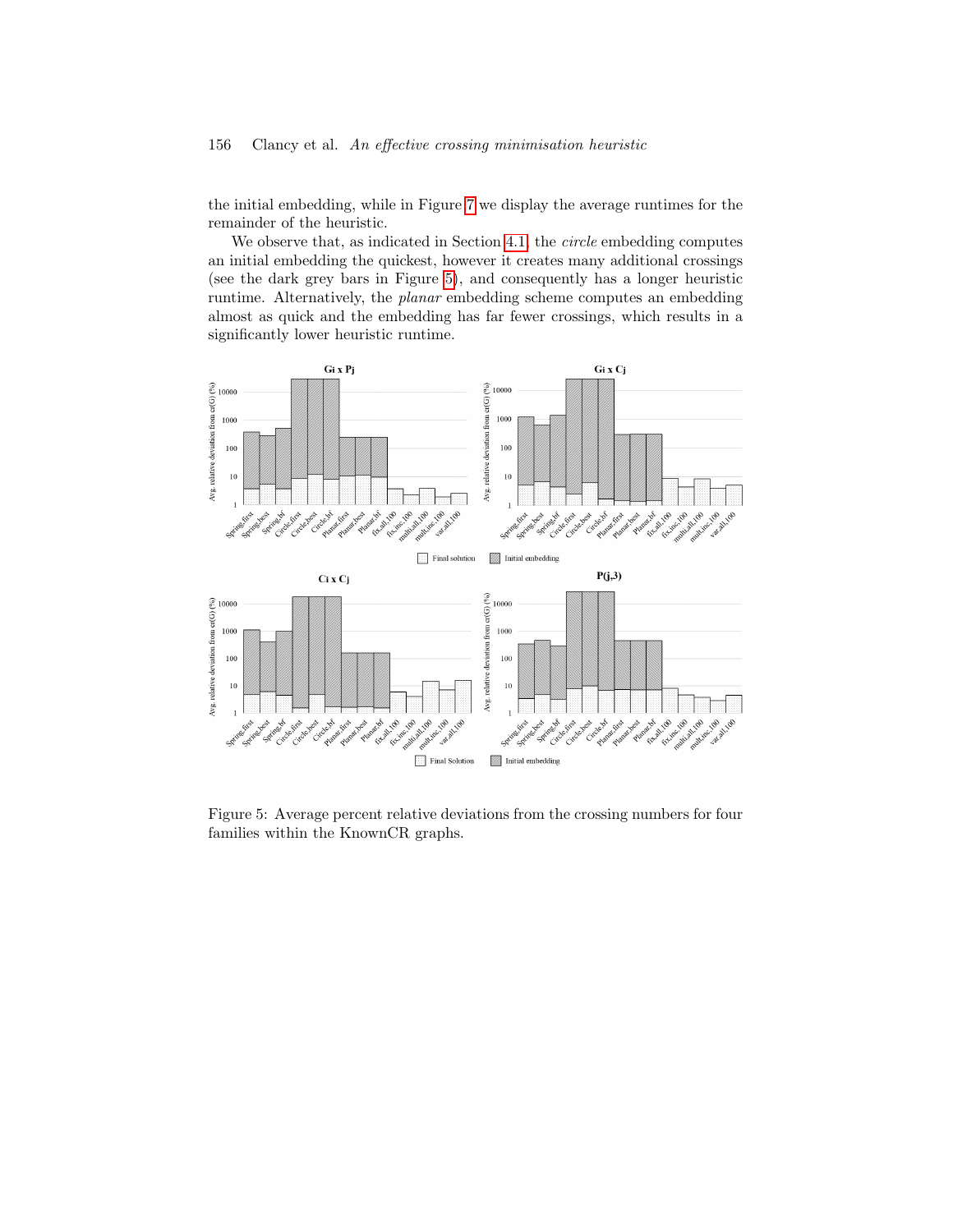

Figure 6: Average runtime to produce an initial embedding (sec.) compared to number of vertices for the KnownCR graphs.

<span id="page-22-0"></span>

<span id="page-22-1"></span>Figure 7: Average heuristic runtime per random permutation (sec.) compared to number of vertices for the KnownCR graphs.

### 6.3 Rome graphs

For the 140 graphs on 100 vertices in the Rome graph set, we repeat two experiments that have been previously performed in [\[22\]](#page-30-1). In the first experiment, for each of the 9 possible combinations of schemes, each graph was run with 100 random permutations. In the second experiment, the number of random permutations is increased to 500. In each case, we record the smallest number of crossings found for each graph, and report on the average minimum number of crossings over the 140 graphs in Tables [1](#page-23-0) and [2](#page-24-0) respectively. In order to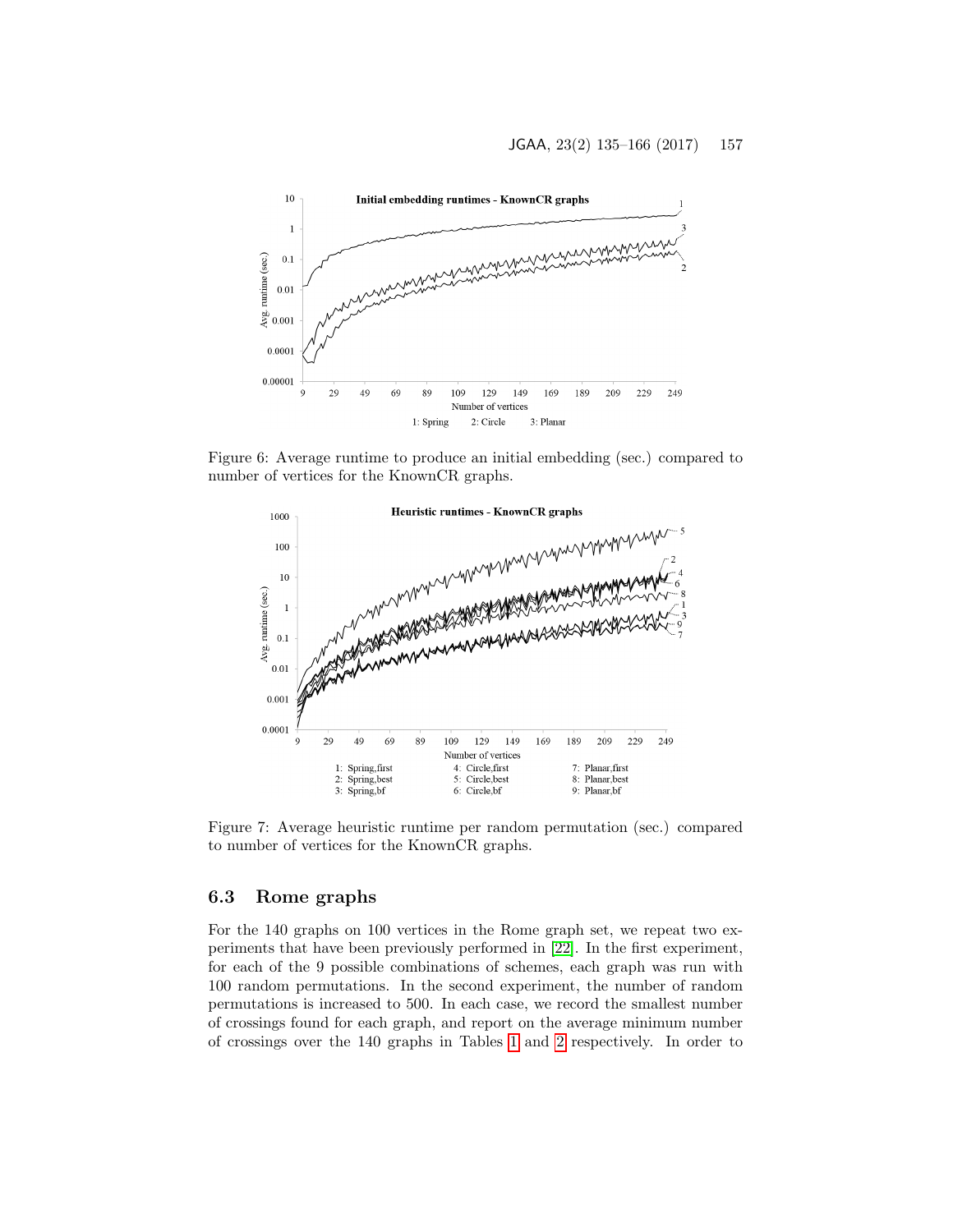demonstrate the work performed by the main part of the heuristic, we provide the number of crossings at the completion of the initial embeddings as well. We also include the numbers obtained from the previous experiments in [\[22\]](#page-30-1) for comparison of solution quality.

In addition, we include average runtimes in Table [1,](#page-23-0) separated into time spent in the main part of the heuristic, and time spent in the initial embedding. Since the experiments in [\[22\]](#page-30-1) are from 2010, it is not meaningful to compare runtimes, and so we report only on the runtimes of QuickCross. Also, since the average runtime after 100 permutations is effectively the same as after 500 permutations, we omit the runtimes from Table [2.](#page-24-0)

For these experiments, we observe that after 100 random permutations, the planar embedding scheme outperforms both circle and spring in both solution quality and average runtime. Interestingly, the best minimisation scheme outperforms the other minimisation schemes under the same embedding scheme in each case. This result is different to the KnownCR graphs in which the best scheme was usually the worst performing scheme. With the exception of npc-var-inc-100, every configuration compares favourably to the experiments in [\[22\]](#page-30-1). After 500 random permutations, the circle,best configuration resulted in the smallest average crossings, and each of our nine schemes outperform the experiments in [\[22\]](#page-30-1). We do not include the average runtimes in Table [2](#page-24-0) as they are almost identical to those in Table [1.](#page-23-0)

| Method                | Avg. final | Avg. initial | Avg. heuristic | Avg. embed     |
|-----------------------|------------|--------------|----------------|----------------|
|                       | crossings  | crossings    | runtime (sec.) | runtime (sec.) |
| planar, best          | 25.757     | 54.664       | 0.0368         | 0.0061         |
| planar, first         | 25.779     | 54.664       | 0.0099         | 0.0061         |
| planar, bf            | 25.800     | 54.664       | 0.0110         | 0.0061         |
| $npc-var-inc-100$     | 25.800     |              |                |                |
| circle, best          | 25.829     | 919.87       | 0.2547         | 0.0029         |
| spring, best          | 25.850     | 80.971       | 0.0469         | 0.2591         |
| circle, bf            | 25.886     | 919.87       | 0.0425         | 0.0029         |
| circle, first         | 25.900     | 919.87       | 0.0369         | 0.0029         |
| spring, first         | 25.950     | 80.971       | 0.0105         | 0.2591         |
| spring, bf            | 25.964     | 80.971       | 0.0118         | 0.2591         |
| $npc$ -fix-inc- $100$ | 26.600     |              |                |                |
| $npc-var-all-100$     | 27.200     |              |                |                |
| $npc$ -fix-all- $100$ | 28.300     |              |                |                |

<span id="page-23-0"></span>Rome graphs - 100 random permutations

Table 1: The average number of crossings found over 100 permutations and the average heuristic and initial embedding runtime (sec.) per random permutation for the graphs on 100 vertices in the Rome graphs.

Finally, we note that there was an additional experiment conducted on the Rome graphs contained in [\[9\]](#page-29-5). However, in that experiment, rather than reporting on average numbers of crossings, the results were instead compared to the best known results discovered by the heuristics used in the experiment. Hence,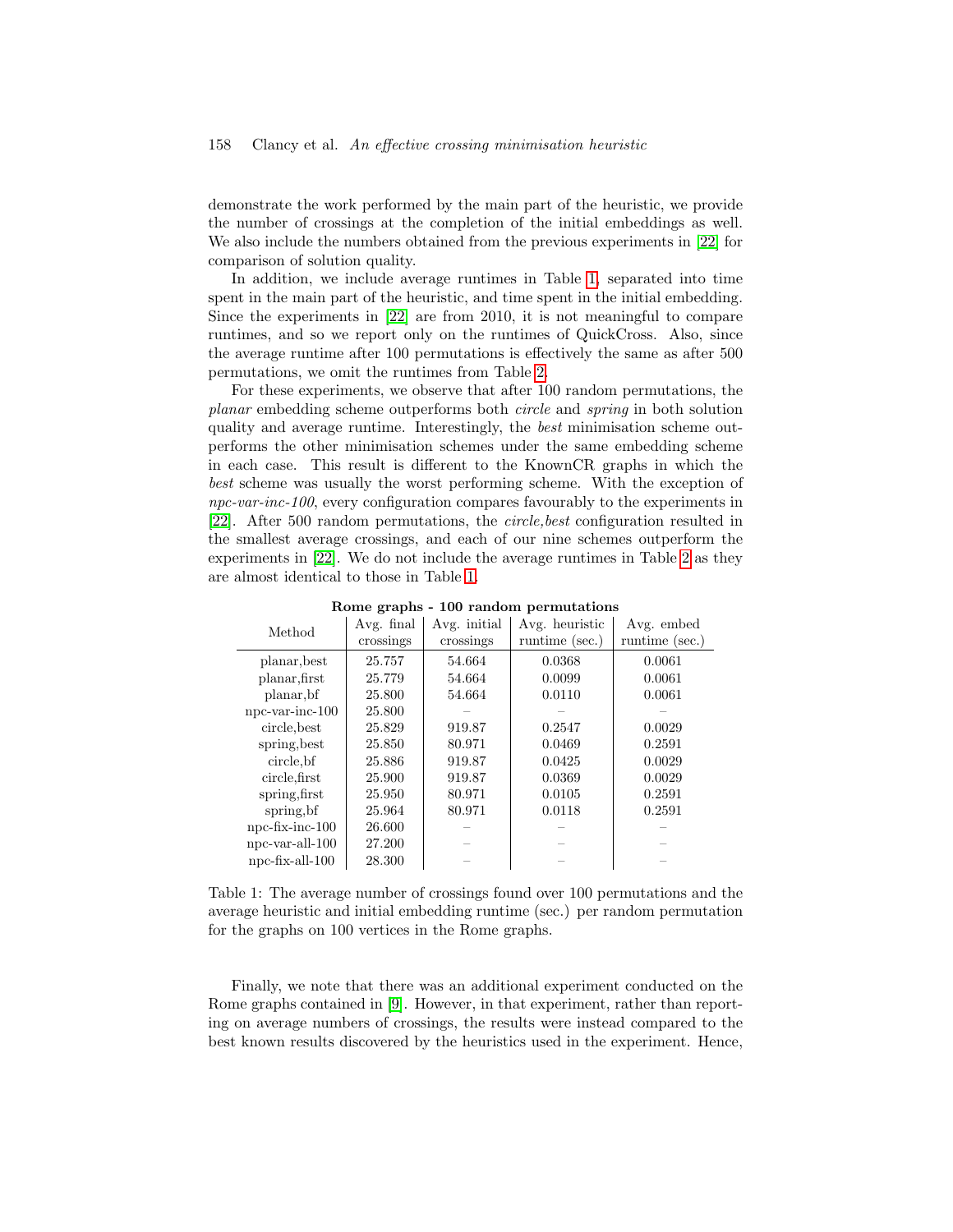| Method                | Avg crossings |
|-----------------------|---------------|
| circle, best          | 25.157        |
| planar, best          | 25.214        |
| planar, first         | 25.229        |
| planar, bf            | 25.250        |
| circle, first         | 25.300        |
| spring, best          | 25.307        |
| circle, bf            | 25.313        |
| spring, bf            | 25.407        |
| spring, first         | 25.457        |
| $npc-var-inc-500$     | 25.510        |
| $npc$ -fix-inc- $500$ | 26.090        |
| npc-var-all-500       | 26.650        |
| $npc$ -fix-all- $500$ | 27.500        |

Rome graphs - 500 random permutations

<span id="page-24-0"></span>Table 2: The average number of crossings found over 500 permutations for the graphs on 100 vertices in the Rome graphs. The list is sorted by smallest average number of crossings.

there is no meaningful way to compare the results of QuickCross to these results.

#### 6.4 Complete graphs

The crossing number of the complete graph  $K_n$  is conjectured (e.g. see Guy [\[25\]](#page-31-12)) to be equal to

$$
H(n) := 1/4 |n/2| |(n-1)/2| |(n-2)/2| |(n-3)/2|.
$$

Although this conjecture is widely believed to be correct, it has only been confirmed for  $n \leq 12$  despite considerable effort to extend the results further [\[30\]](#page-31-1). We ran the graphs  $K_n$  for  $5 \leq n \leq 50$ . Each graph was run with 100 random permutations and the minimum found solution was compared to  $H(n)$ by computing the percent relative deviation from  $H(n)$ . These results are dis-played in Tables [3](#page-25-0) for some selected values of  $n$ , and the runtimes are provided in Table [4.](#page-25-1)

For these graphs, we observe that when  $n$  was odd, every scheme combination was able to obtain a drawing with  $H(n)$  crossings. However, when n was even, each scheme reached a value which was usually very close but not equal to  $H(n)$ . The average runtime under the *best* scheme is significantly higher than the other minimisation schemes simply due to the vast amount of additional work required to consider every vertex each iteration.

We now briefly look at the effect of the initial embedding schemes for these instances. In Table [5,](#page-26-0) we display the percent relative deviation at the conclusion of each of the initial embedding schemes. As can be seen, the planar initial embedding scheme often provides an embedding for which the number of crossings is very close or even equal to  $H(n)$ , and hence very little additional work is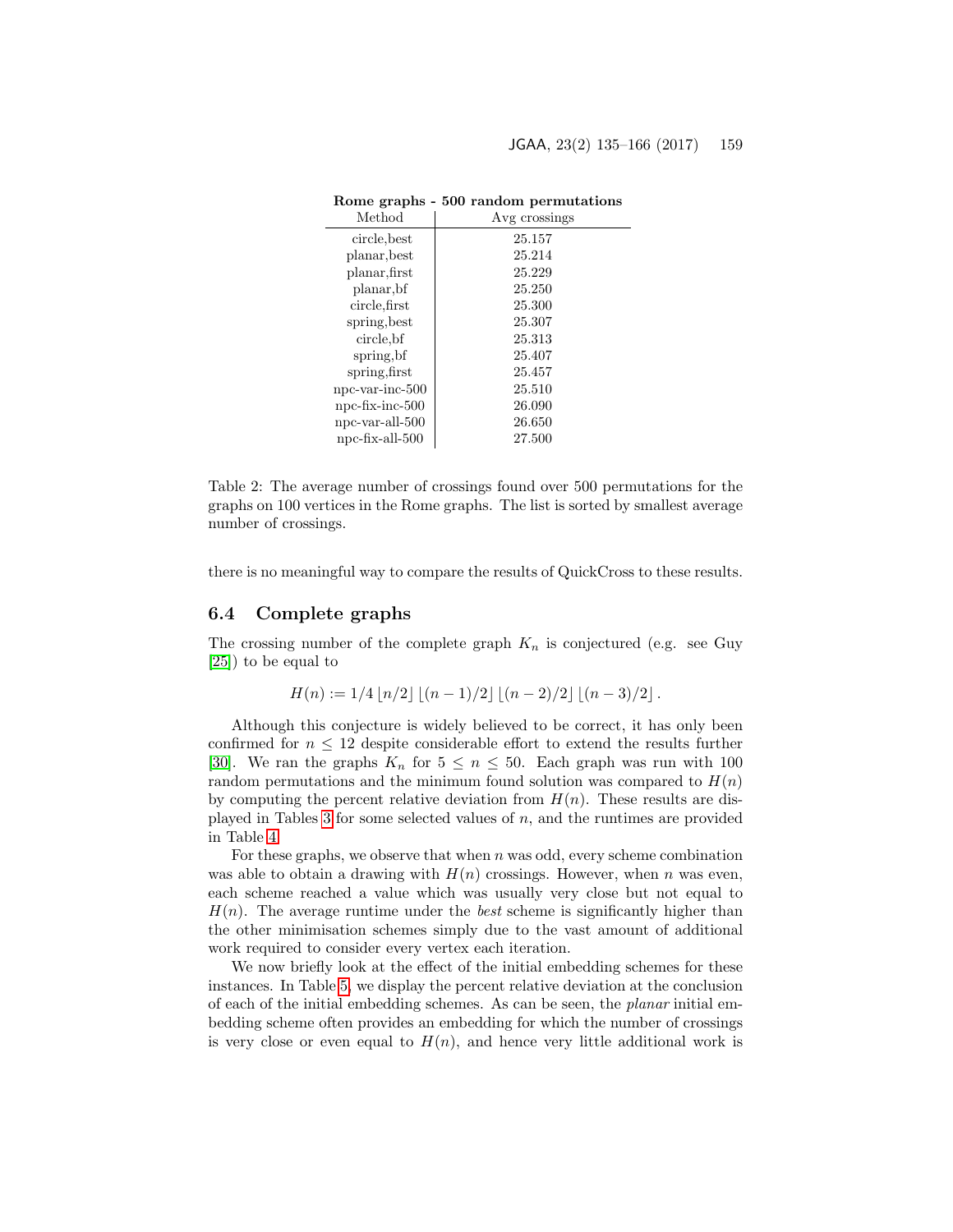required by the heuristic. Since the planar initial embedding scheme is similar in character to the planarisation method, we conclude that heuristics based on the planarisation method would also be effective for these instances. Notably, unlike the sparser KnownCR and Rome instances, for these dense instances the planar initial embedding scheme takes much longer than the other two initial embedding schemes. This is because the amount of work performed by the circle and spring initial embedding schemes depends primarily on the number of vertices, rather than edges. However, the price paid by the circle and spring initial embedding schemes schemes is that they result in many more crossings than the planar scheme, and so the heuristic has to perform much more additional work to descend to a solution; also, the individual iterations (whose time depends on the current number of crossings) take longer as well. Overall, the planar initial embedding scheme performed the best in terms of both solution quality and total execution time for these instances.

Final crossings  $(\%)$  for  $K_n$ 

| n  | s.first | s.best | s, bf  | c.first | c, best | $c$ , bf | p, first | p, best | p, bf  |
|----|---------|--------|--------|---------|---------|----------|----------|---------|--------|
| 20 |         |        |        |         |         |          |          |         |        |
| 25 |         |        |        |         |         |          |          |         |        |
| 30 | 0.0105  | 0.0209 | 0.0209 | 0.0209  | 0       | 0.0419   | 0.0209   | 0.0209  | 0.0314 |
| 35 |         |        |        |         |         |          |          |         |        |
| 40 | 0.0185  | 0.0246 | 0.0246 | 0.0185  | 0.0154  | 0.0400   | 0.0062   | 0.0062  | 0.0092 |
| 45 |         |        |        |         |         |          |          |         |        |
| 50 | 0.0169  | 0.0266 | 0.0229 | 0.0169  | 0.0145  | 0.0507   | 0.0024   | 0.0024  | 0.0036 |

<span id="page-25-0"></span>Table 3: Percent relative deviations from  $H(n)$  after the conclusion of the heuristic, for the complete graphs  $K_n$ . The *spring, circle* and *planar* initial embedding schemes are denoted respectively as  $s, c$  and  $p$ .

| Heuristic runtime (sec.) for $K$ |  |  |
|----------------------------------|--|--|

| n  | s.first | s.best | s.bf   | c.first | c, best | c.bf   | p, first | p, best | p, bf  |
|----|---------|--------|--------|---------|---------|--------|----------|---------|--------|
| 20 | 0.3978  | 2.1947 | 0.4572 | 0.3978  | 2.1816  | 0.4592 | 0.3721   | 0.5217  | 0.3872 |
| 25 | 1.4625  | 9.8596 | 1.5680 | 1.4418  | 10.746  | 1.6956 | 0.5380   | 0.5489  | 0.5805 |
| 30 | 7.0983  | 63.244 | 7.5867 | 6.7814  | 60.464  | 8.0258 | 3.1954   | 7.9235  | 2.8368 |
| 35 | 15.984  | 176.47 | 18.201 | 15.676  | 180.46  | 21.244 | 5.2559   | 4.8622  | 5.4484 |
| 40 | 61.769  | 794.62 | 63.593 | 60.615  | 749.43  | 69.638 | 22.096   | 72.684  | 18.803 |
| 45 | 114.06  | 1550.4 | 116.29 | 101.83  | 1215.1  | 131.83 | 27.644   | 28.133  | 28.492 |
| 50 | 280.45  | 3930.3 | 299.73 | 272.84  | 3582.1  | 345.97 | 82.517   | 252.32  | 72.003 |

<span id="page-25-1"></span>Table 4: Average heuristic runtime (sec.) per random permutation for the complete graphs  $K_n$ . The spring, circle and planar initial embedding schemes are denoted respectively as  $s, c$  and  $p$ .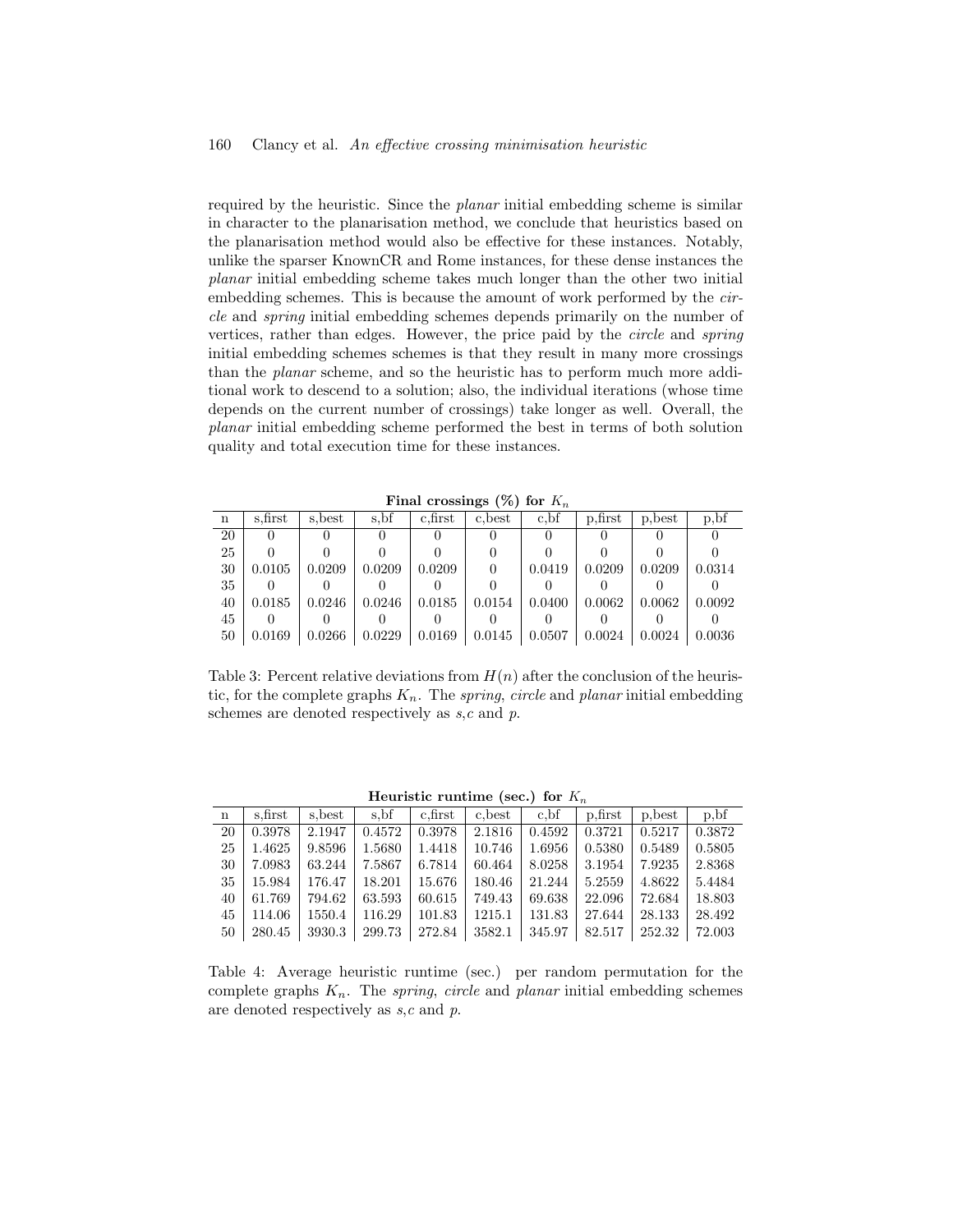|        | Initial embedding crossings $(\%)$ |        |        |                  | Initial embedding runtime (sec.) |        |         |  |  |  |
|--------|------------------------------------|--------|--------|------------------|----------------------------------|--------|---------|--|--|--|
| $\, n$ | spring                             | circle | planar | $\boldsymbol{n}$ | spring                           | circle | planar  |  |  |  |
| 20     | 138.21                             | 199.07 | 0.3704 | 20               | 0.0903                           | 0.0046 | 0.0368  |  |  |  |
| 25     | 124.52                             | 190.40 | 0      | 25               | 0.1641                           | 0.0113 | 0.1435  |  |  |  |
| 30     | 122.72                             | 186.81 | 0.1151 | 30               | 0.2378                           | 0.0260 | 0.4690  |  |  |  |
| 35     | 118.41                             | 183.09 | 0      | 35               | 0.3334                           | 0.0494 | 1.2009  |  |  |  |
| 40     | 114.62                             | 181.27 | 0.0492 | 40               | 0.4855                           | 0.0935 | 3.8485  |  |  |  |
| 45     | 114.02                             | 179.22 | 0      | 45               | 0.6783                           | 0.1441 | 7.2532  |  |  |  |
| 50     | 112.72                             | 178.14 | 0.0254 | 50               | 0.9905                           | 0.2239 | 14.1899 |  |  |  |

<span id="page-26-0"></span>Table 5: Percent relative deviations from  $H(n)$  and average runtime (sec.) per random permutation after only the initial embedding for the complete graphs  $K_n$ .

#### 6.5 Complete bipartite graphs

The crossing number of the complete bipartite graph  $K_{n_1,n_2}$  is conjectured (e.g. see Zarankiewicz [\[35\]](#page-31-13)) to be equal to

$$
Z(n_1, n_2) := \lfloor n_1/2 \rfloor \lfloor (n_1 - 1)/2 \rfloor \lfloor n_2/2 \rfloor \lfloor (n_2 - 1)/2 \rfloor.
$$

We ran the graphs  $K_{n_1,n_2}$  for  $5 \leq n_1 \leq n_2 \leq 40$ . Each graph was run with 100 random permutations and the minimum found solution was compared to  $Z(n_1, n_2)$ . For the sake of space, we only report on the cases where  $n_1$  and  $n_2$ are multiples of five. As can be seen in Table [6,](#page-27-0) QuickCross was successful in obtaining the conjectured optimum in all cases and for all scheme combinations, except  $K_{30,30}$  and  $K_{40,40}$  under the *circle*, best combination. We conclude that these graphs are relatively easy for this heuristic to obtain a high-quality solution, and we suspect that this is the case for other heuristic methods as well. However, although the conjectured optimum is easily reached for these graphs, the runtimes in Tables [7](#page-27-1) and [8](#page-28-0) are comparable to those for the complete graphs, due to edge density. Again, the planar initial embedding takes a long time compared to the other initial embedding schemes, but nonetheless results in the shortest overall execution time.

## 7 Conclusion

We have presented a new heuristic approach to minimising crossings, based on repeatedly solving the star insertion problem. There are a number of parameters and scheme choices that can be utilised and these often result in markedly different performance.

The experiments conducted consistently demonstrate that the planar initial embedding scheme results in the fastest total execution time for the heuristic, compared to the other initial embedding schemes. This appears to remain true even despite taking considerably longer to complete the initial embedding than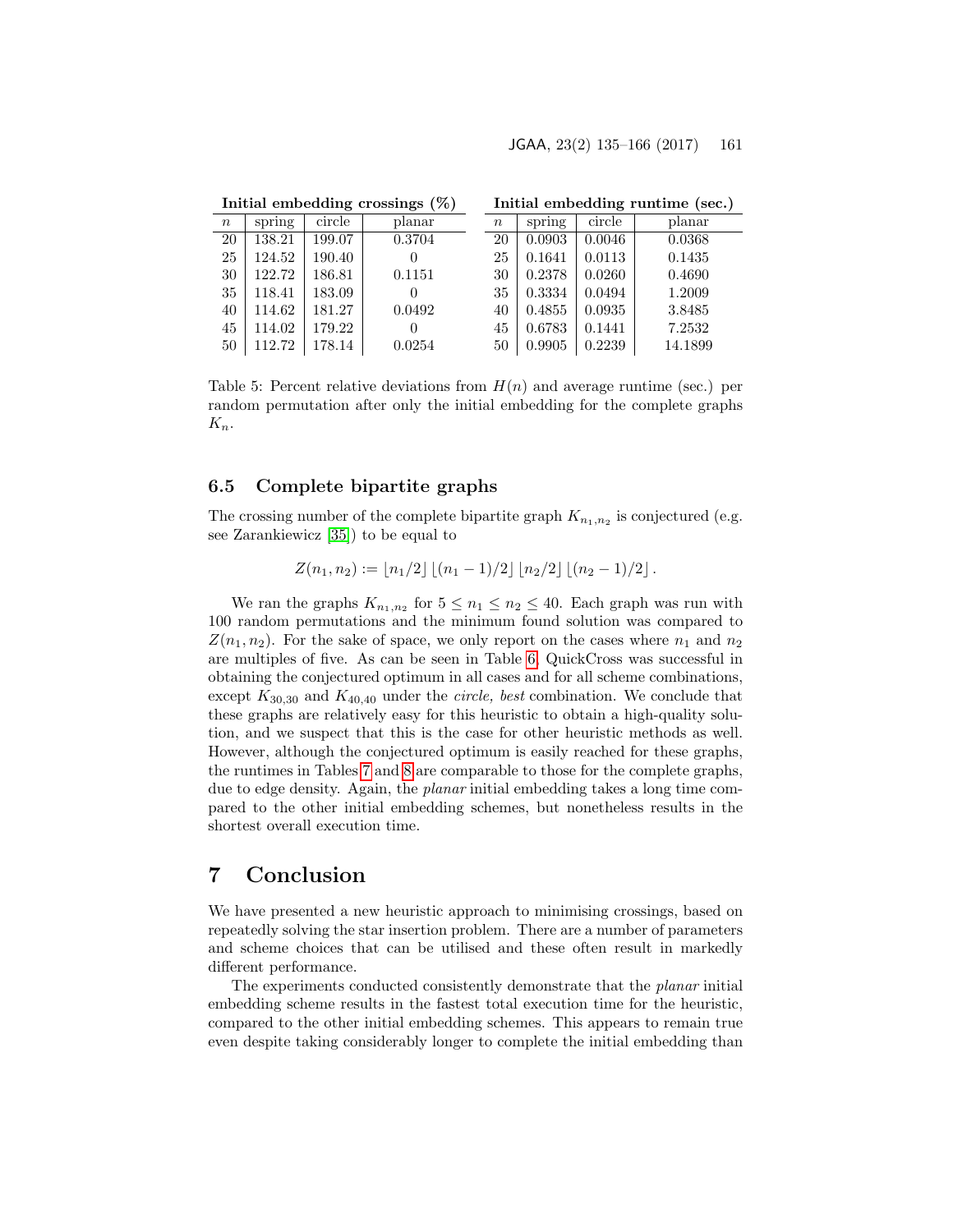|       | <b>F</b> mat crossings (70) for $N_{n_1,n_2}$ |          |         |                |             |         |          |            |                     |                   |  |
|-------|-----------------------------------------------|----------|---------|----------------|-------------|---------|----------|------------|---------------------|-------------------|--|
| $n_1$ | n <sub>2</sub>                                | s, first | s, best | s, bf          | $c$ , first | c, best | c, bf    | $p,$ first | $_\mathrm{p, best}$ | $p,\overline{bf}$ |  |
| 20    | 20                                            | $\theta$ | 0       | $\theta$       | 0           | 0       | $\Omega$ | $\Omega$   | 0                   |                   |  |
| 20    | 25                                            | 0        |         | $\overline{0}$ |             |         | $\Omega$ |            |                     |                   |  |
| 20    | 30                                            | 0        |         | 0              |             |         | 0        |            |                     |                   |  |
| 20    | 35                                            | 0        |         | 0              |             |         | 0        |            |                     |                   |  |
| 20    | 40                                            | 0        |         | $\theta$       | 0           |         | 0        |            |                     |                   |  |
| 25    | 25                                            | 0        |         | $\theta$       |             |         | 0        |            |                     |                   |  |
| 25    | 30                                            | 0        |         | $\theta$       |             |         | 0        |            |                     |                   |  |
| 25    | 35                                            | 0        |         | $\theta$       |             |         | 0        |            |                     |                   |  |
| 25    | 40                                            | 0        |         | $\theta$       | 0           |         | 0        |            |                     |                   |  |
| 30    | 30                                            | 0        |         | $\theta$       | $\theta$    | 0.0068  | $\Omega$ | 0          |                     |                   |  |
| 30    | 35                                            | 0        |         | $\theta$       | $\Omega$    |         | $\theta$ |            |                     |                   |  |
| 30    | 40                                            | 0        |         | $\theta$       |             |         | 0        |            |                     |                   |  |
| 35    | 35                                            | O        |         | $\theta$       |             |         | 0        |            |                     |                   |  |
| 35    | 40                                            | O        |         | $\theta$       |             |         | 0        |            |                     |                   |  |
| 40    | 40                                            | 0        |         | $\theta$       | 0           | 0.0104  | $\theta$ | O          |                     |                   |  |

<span id="page-27-0"></span>Final crossings  $(\%)$  for K.

Table 6: Percent relative deviations from  $Z(n_1, n_2)$  after the conlcusion of the heuristic, for the complete bipartite graphs  $K_{n_1,n_2}$ . The spring, circle and planar initial embedding schemes are denoted respectively as  $s, c$  and  $p$ .

Heuristic runtime (sec.) for  $K_{n_1,n_2}$ 

|                | 110ai 15010 - 1 anivenno<br>500<br>191<br>$\ldots n_1 \ldots n_9$ |          |         |        |         |         |          |          |         |        |
|----------------|-------------------------------------------------------------------|----------|---------|--------|---------|---------|----------|----------|---------|--------|
| n <sub>1</sub> | $n_2$                                                             | s, first | s, best | s, bf  | c.first | c, best | $c$ , bf | p, first | p, best | p, bf  |
| 20             | 20                                                                | 2.8400   | 24.558  | 3.8190 | 2.7564  | 46.949  | 3.1964   | 2.2230   | 7.7435  | 2.1894 |
| 20             | 25                                                                | 5.0429   | 53.444  | 10.408 | 5.6112  | 68.258  | 6.0686   | 3.7876   | 12.377  | 3.8264 |
| 20             | 30                                                                | 9.0093   | 116.50  | 19.750 | 9.6452  | 127.01  | 11.766   | 8.0512   | 33.853  | 7.8455 |
| 20             | 35                                                                | 15.346   | 192.17  | 30.434 | 16.704  | 216.44  | 18.525   | 11.674   | 38.184  | 11.253 |
| 20             | 40                                                                | 22.457   | 300.00  | 54.589 | 24.270  | 335.33  | 32.025   | 20.120   | 87.243  | 20.118 |
| 25             | 25                                                                | 12.198   | 188.04  | 15.685 | 12.012  | 291.18  | 11.593   | 5.9796   | 7.5129  | 5.9845 |
| 25             | 30                                                                | 19.335   | 338.41  | 40.499 | 20.860  | 439.54  | 22.197   | 16.013   | 68.515  | 16.752 |
| 25             | 35                                                                | 32.619   | 516.72  | 58.314 | 36.414  | 617.74  | 36.929   | 18.423   | 27.148  | 19.012 |
| 25             | 40                                                                | 48.460   | 878.33  | 118.68 | 53.492  | 892.35  | 59.053   | 40.087   | 182.49  | 40.713 |
| 30             | 30                                                                | 44.485   | 915.05  | 73.426 | 37.343  | 1356.8  | 49.762   | 34.976   | 253.29  | 36.584 |
| 30             | 35                                                                | 66.802   | 1237.9  | 142.34 | 70.659  | 1668.1  | 85.998   | 53.810   | 312.59  | 57.174 |
| 30             | 40                                                                | 91.535   | 1924.7  | 272.43 | 95.482  | 1958.8  | 137.42   | 93.989   | 654.51  | 98.410 |
| 35             | 35                                                                | 140.10   | 2547.6  | 199.27 | 120.53  | 4271.6  | 132.97   | 63.392   | 113.75  | 68.421 |
| 35             | 40                                                                | 186.39   | 3739.3  | 386.65 | 184.25  | 7169.7  | 220.25   | 157.50   | 822.96  | 174.53 |
| 40             | 40                                                                | 391.16   | 6957.5  | 683.15 | 277.11  | 12443   | 373.28   | 280.24   | 2216.0  | 295.12 |
|                |                                                                   |          |         |        |         |         |          |          |         |        |

<span id="page-27-1"></span>Table 7: Average heuristic runtime (sec.) per random permutation for the complete bipartite graphs  $K_{n_1,n_2}$ . The *spring, circle* and *planar* initial embedding schemes are denoted respectively as  $s,c$  and  $p$ .

the other schemes when the instances are dense. The planar initial embedding scheme also typically produces a high quality solution, although this depends on the character of the instance considered. In particular, we found that some highly structured sparse instances (for example, the Generalized Petersen graphs  $P(j, 3)$  considered in Section [6.2\)](#page-20-0) responded better to other initial embedding schemes, albeit at a cost to execution time.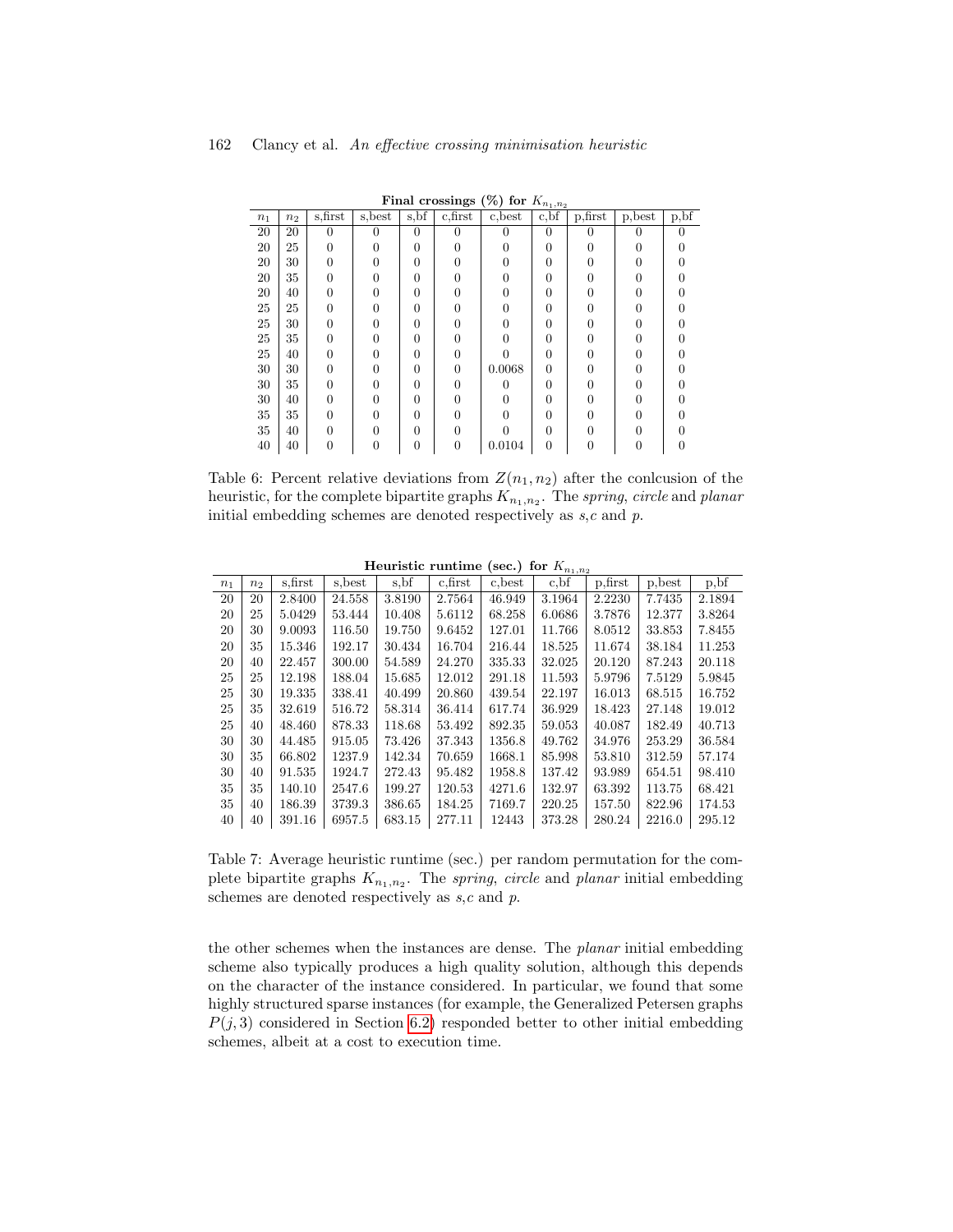<span id="page-28-0"></span>

|                |                |        | Initial embedding crossings $(\%)$ |        |                |                |        | Initial embedding runtime (sec.) |        |
|----------------|----------------|--------|------------------------------------|--------|----------------|----------------|--------|----------------------------------|--------|
| n <sub>1</sub> | n <sub>2</sub> | spring | circle                             | planar | n <sub>1</sub> | n <sub>2</sub> | spring | circle                           | planar |
| 20             | 20             | 129.40 | 191.98                             | 0.0741 | 20             | 20             | 0.2901 | 0.0288                           | 0.3770 |
| 20             | 25             | 115.72 | 190.63                             | 0.0926 | 20             | 25             | 0.3244 | 0.0415                           | 0.7642 |
| 20             | 30             | 114.22 | 199.44                             | 0.0688 | 20             | 30             | 0.3142 | 0.0585                           | 1.4208 |
| 20             | 35             | 173.59 | 191.25                             | 0.0269 | 20             | 35             | 0.3687 | 0.0777                           | 2.4222 |
| 20             | 40             | 112.88 | 191.04                             | 0.0146 | 20             | 40             | 0.4910 | 0.1025                           | 3.7615 |
| 25             | 25             | 123.94 | 195.86                             | 0.0000 | 25             | 25             | 0.3933 | 0.0635                           | 1.5622 |
| 25             | 30             | 112.99 | 183.78                             | 0.0165 | 25             | 30             | 0.4804 | 0.0872                           | 2.8842 |
| 25             | 35             | 111.56 | 190.31                             | 0.0000 | 25             | 35             | 0.5414 | 0.1215                           | 4.9249 |
| 25             | 40             | 132.30 | 181.84                             | 0.0548 | 25             | 40             | 0.7074 | 0.1654                           | 8.0501 |
| 30             | 30             | 125.14 | 190.70                             | 0.0385 | 30             | 30             | 0.6636 | 0.1319                           | 5.1382 |
| 30             | 35             | 111.62 | 184.08                             | 0.0231 | 30             | 35             | 0.7924 | 0.1857                           | 9.1530 |
| 30             | 40             | 110.75 | 199.05                             | 0.0727 | 30             | 40             | 0.9909 | 0.2375                           | 14.562 |
| 35             | 35             | 125.54 | 192.06                             | 0.0000 | 35             | 35             | 1.1670 | 0.2496                           | 15.514 |
| 35             | 40             | 115.31 | 194.58                             | 0.0237 | 35             | 40             | 1.4672 | 0.3407                           | 26.831 |
| 40             | 40             | 114.97 | 176.00                             | 0.0506 | 40             | 40             | 2.0471 | 0.4551                           | 39.911 |

Table 8: Percent relative deviations from  $Z(n_1, n_2)$  and average runtime (sec.) per random permutation after only the initial embedding for the complete bipartite graphs  $K_{n_1,n_2}$ .

Regarding the minimisation schemes, our experiments indicate that the first minimisation scheme typically provides the best balance between a high quality solution and a fast run-time. For very sparse graphs, the best minimisation scheme sometimes provides marginally higher quality solutions, but its relatively slow runtime makes it unsuitable for large or very dense graphs. The biggest face minimisation scheme is the most efficient in the early iterations, but our experiments indicate that the first minimisation scheme often reaches a locally optimal solution in fewer iterations, and hence it is commonly quicker.

Our experiments indicate that the heuristic performs relatively well on dense graphs, albeit with a slower runtime due to the increased edge density. However, the circle initial embedding scheme may become impractical for dense graphs since the initial number of crossings is likely to be very large, rendering the early iterations very slow.

Overall, our recommendation for practical use is to rely primarily on the planar, first setting, and if the highest quality solutions are desired, also consider the circle, first setting.

For the fixed embedding setting, this work answers the question posed by Chimani and Gutwenger in [\[9\]](#page-29-5) about the performance of a heuristic based upon the star/vertex insertion problem. It would be interesting to transfer these methods into a variable embedding setting, eliminating the dependence on the initial embedding which has a significant impact on the quality of the solutions.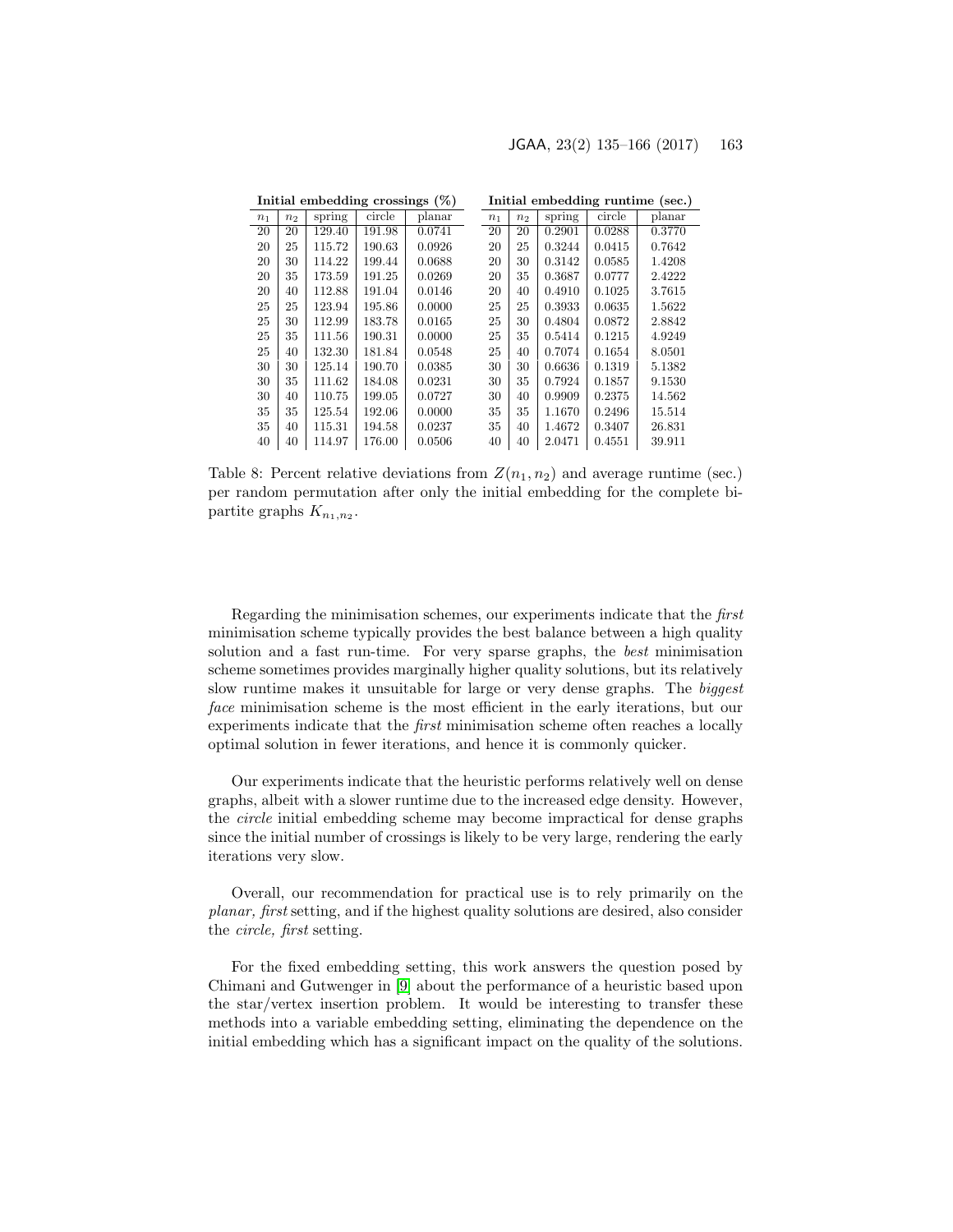## Acknowledgements

We are indebted to the two anonymous referees whose thoughtful and detailed suggestions greatly improved the clarity and quality of this manuscript.

## References

- <span id="page-29-8"></span>[1] A. d. M. S. Barreto and H. J. Barbosa. Graph Layout Using a Genetic Algorithm. In Proc. Sixth Brazilian Symposium on Neural Networks, pages 179–184. IEEE, 2000. [doi:10.1109/SBRN.2000.889735](http://dx.doi.org/10.1109/SBRN.2000.889735).
- <span id="page-29-9"></span>[2] C. Batini, M. Talamo, and R. Tamassia. Computer aided layout of entity relationship diagrams. Journal of Systems and Software, 4(2-3):163–173, 1984. [doi:10.1016/0164-1212\(84\)90006-2](http://dx.doi.org/10.1016/0164-1212(84)90006-2).
- <span id="page-29-7"></span>[3] J. Branke, F. Bucher, and H. Schmeck. Using Genetic Algorithms for Drawing Undirected Graphs. In Proc. The Third Nordic Workshop on Genetic Algorithms and their Applications. Citeseer, 1996.
- <span id="page-29-4"></span>[4] C. Buchheim, M. Chimani, C. Gutwenger, M. Jünger, and P. Mutzel. Crossings and Planarization. In R. Tamassia, editor, Handbook of Graph Drawing and Visualization, pages 43–80. Chapman and Hall/CRC, 2013.
- <span id="page-29-1"></span>[5] C. Buchheim, D. Ebner, M. Jünger, G. W. Klau, P. Mutzel, and R. Weiskircher. Exact Crossing Minimization. In Proc. 13th International Symposium on Graph Drawing, volume 3843 of LNCS, pages 37–48. Springer, 2005. [doi:10.1007/11618058\\_4](http://dx.doi.org/10.1007/11618058_4).
- <span id="page-29-0"></span>[6] S. Cabello and B. Mohar. Crossing number and weighted crossing number of near-planar graphs. Algorithmica, 60(3):484–504, 2011. [doi:10.1007/](http://dx.doi.org/10.1007/s00453-009-9357-5) [s00453-009-9357-5](http://dx.doi.org/10.1007/s00453-009-9357-5).
- <span id="page-29-6"></span>[7] S. Cabello and B. Mohar. Adding One Edge To Planar Graphs Makes Crossing Number And 1-Planarity Hard. SIAM Journal on Computing,  $42(5):1803-1829, 2013.$  [doi:10.1137/120872310](http://dx.doi.org/10.1137/120872310).
- <span id="page-29-2"></span>[8] M. Chimani. Computing Crossing Numbers. PhD thesis, Technical University of Dortmund, 2008.
- <span id="page-29-5"></span>[9] M. Chimani and C. Gutwenger. Advances in the Planarization Method: Effective Multiple Edge Insertions. Journal of Graph Algorithms and Ap $plications, 16(3):729-757, 2012.$ [doi:10.7155/jgaa.00264](http://dx.doi.org/10.7155/jgaa.00264).
- <span id="page-29-3"></span>[10] M. Chimani, C. Gutwenger, and P. Mutzel. Experiments on Exact Crossing Minimization Using Column Generation. Journal of Experimental Algorith $mics$  (JEA),  $14(4):303-315$ ,  $2009.$  [doi:10.1007/11764298\\_28](http://dx.doi.org/10.1007/11764298_28).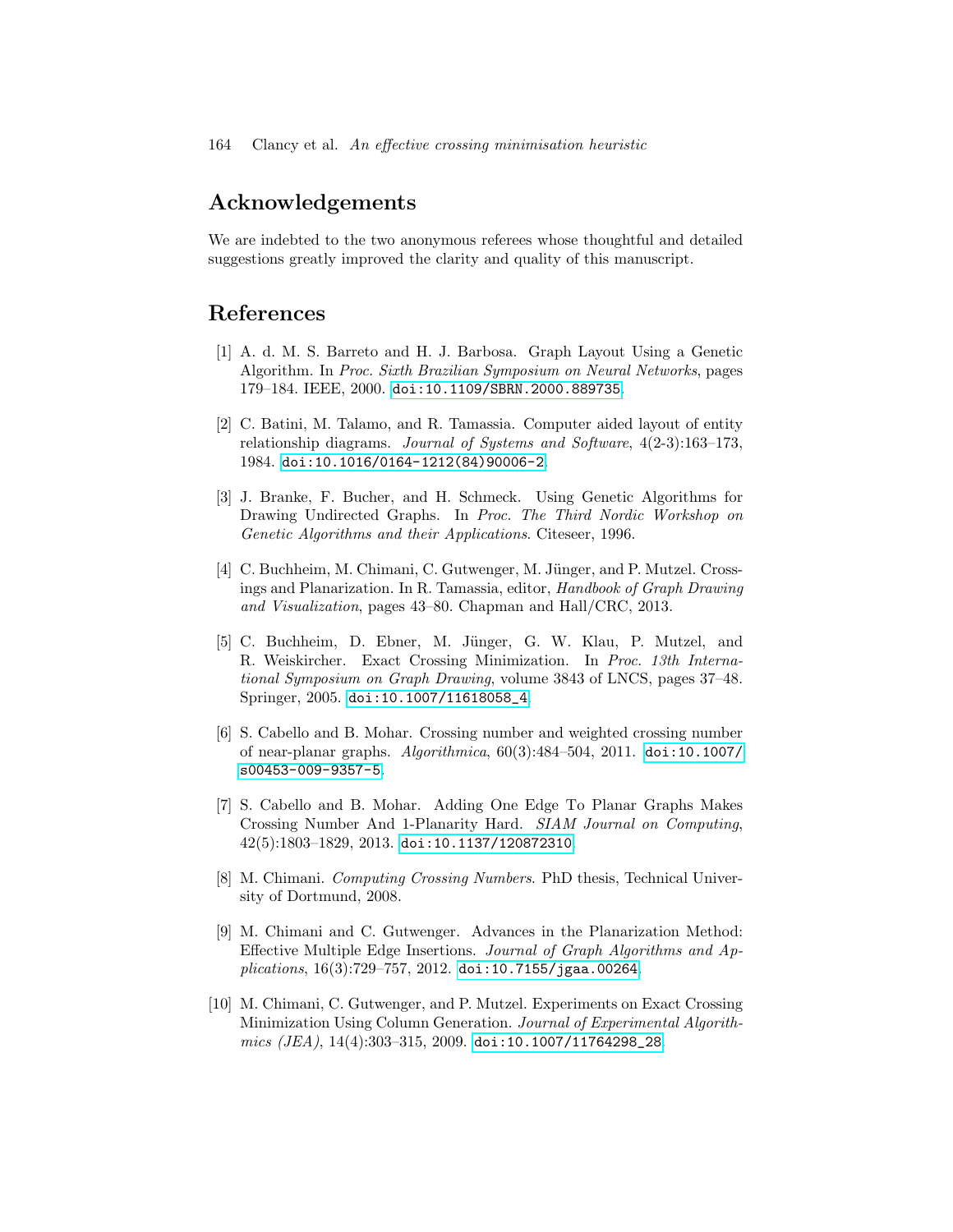- <span id="page-30-2"></span>[11] M. Chimani, C. Gutwenger, P. Mutzel, and C. Wolf. Inserting a Vertex into a Planar Graph. In Proc. of the twentieth annual ACM-SIAM symposium on Discrete algorithms, pages 375–383. Society for Industrial and Applied Mathematics, 2009. [doi:10.1137/1.9781611973068.42](http://dx.doi.org/10.1137/1.9781611973068.42).
- <span id="page-30-8"></span>[12] M. Chimani and P. Hliněn $\gamma$ . A Tighter Insertion-based Approximation of the Crossing Number. In Proc. International Colloquium on Automata, Languages, and Programming, volume 1443 of LNCS, pages 122–134. Springer, 2011. [doi:10.1007/978-3-642-22006-7\\_11](http://dx.doi.org/10.1007/978-3-642-22006-7_11).
- <span id="page-30-3"></span>[13] M. Chimani, P. Hliněnỳ, and P. Mutzel. Vertex insertion approximates the crossing number of apex graphs. European Journal of Combinatorics, 33(3):326–335, 2012. [doi:10.1016/j.ejc.2011.09.009](http://dx.doi.org/10.1016/j.ejc.2011.09.009).
- <span id="page-30-7"></span>[14] J. Chuzhoy, Y. Makarychev, and A. Sidiropoulos. On graph crossing number and edge planarization. In Proc. of the twenty-second annual ACM-SIAM symposium on Discrete algorithms, pages 1050–1069. SIAM, 2011. [doi:10.1137/1.9781611973082.80](http://dx.doi.org/10.1137/1.9781611973082.80).
- <span id="page-30-9"></span>[15] H. De Fraysseix, J. Pach, and R. Pollack. How to draw a planar graph on a grid. *Combinatorica*,  $10(1):41-51$ , 1990. [doi:10.1007/BF02122694](http://dx.doi.org/10.1007/BF02122694).
- <span id="page-30-11"></span>[16] G. Di Battista, A. Garg, G. Liotta, R. Tamassia, E. Tassinari, and F. Vargiu. An experimental comparison of four graph drawing algorithms. Computational Geometry, 7(5-6):303–325, 1997. [doi:10.1016/](http://dx.doi.org/10.1016/S0925-7721(96)00005-3) [S0925-7721\(96\)00005-3](http://dx.doi.org/10.1016/S0925-7721(96)00005-3).
- <span id="page-30-6"></span>[17] H. N. Djidjev. A Linear-Time Algorithm For Finding a Maximal Planar Subgraph. SIAM journal on Discrete Mathematics, 20(2):444–462, 2006. [doi:10.1137/S0895480197328771](http://dx.doi.org/10.1137/S0895480197328771).
- <span id="page-30-4"></span>[18] P. Eades. A Heuristic for Graph Drawing. Congressus Numerantium, 42:149–160, 1984.
- <span id="page-30-5"></span>[19] T. Eloranta and E. Mäkinen. TimGA: A Genetic Algorithm for Drawing Undirected Graphs. Divulgaciones Matematicas, 9(2):155–171, 2001.
- <span id="page-30-10"></span>[20] G. Exoo, F. Harary, and J. Kabell. The crossing numbers of some generalized petersen graphs. Mathematica Scandinavica, 43:184–188, 1981. [doi:10.7146/math.scand.a-11910](http://dx.doi.org/10.7146/math.scand.a-11910).
- <span id="page-30-0"></span>[21] M. R. Garey and D. S. Johnson. Crossing Number is NP-Complete. SIAM Journal on Algebraic Discrete Methods, 4(3):312–316, 1983. [doi:10.1137/](http://dx.doi.org/10.1137/0604033) [0604033](http://dx.doi.org/10.1137/0604033).
- <span id="page-30-1"></span>[22] C. Gutwenger. Application of SPQR-Trees in the Planarization Approach for Drawing Graphs. PhD thesis, Technical University of Dortmund, 2010.